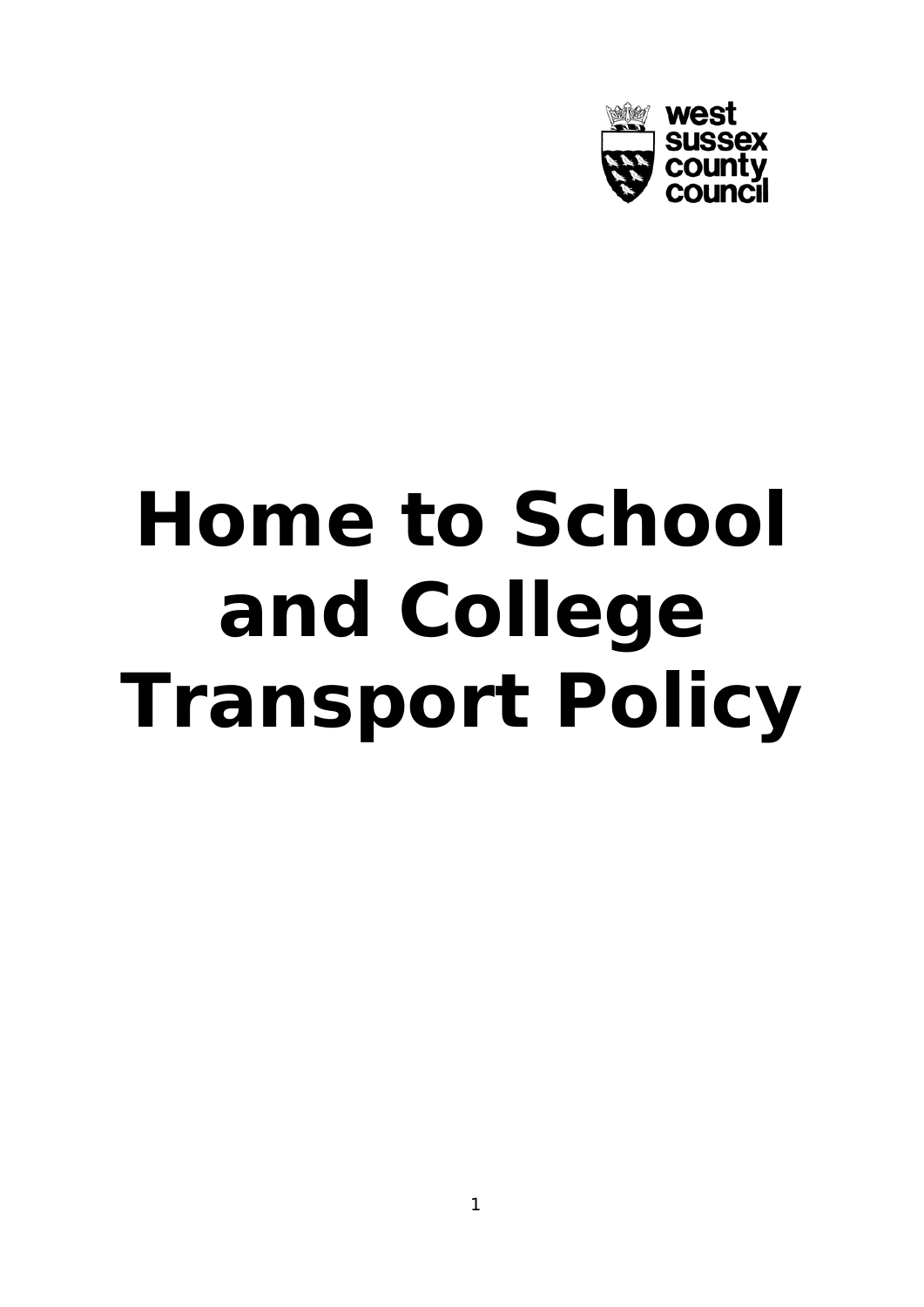# **Home to school and college transport in West Sussex**

## **1 Introduction**

- 1.1 Parents have a duty to ensure that their children attend the school at which they are registered and to make any necessary transport arrangements, including arranging for them to be accompanied where necessary.
- 1.2 Parents are responsible for their children from the time they leave home until they are received on the school premises and after they leave.
- 1.3 In certain circumstances the Local Authority (in this case West Sussex County Council) has a duty to make arrangements for the provision of transport to and from school as it considers necessary.
- 1.4 This policy sets out the legal background and the circumstances in which the County Council will make transport arrangements.

## **2 Legal Background**

- 2.1 The basic duty to make transport arrangements is imposed on the Local Authority by Sections 508 and 509 of the Education Act 1996 (as amended).
- 2.2 When determining the policy, local authorities must also "have regard to the general principle that pupils are to be educated in accordance with the wishes of their parents, so far as that is compatible with the provision of efficient instruction and training and the avoidance of unreasonable public expenditure" (Section 9 of the Education Act 1996).
- 2.3 Section 444 of the Act imposes a duty on parents to ensure that their children attend the school at which they are registered and also defines the walking distances to be applied. Should a parent be prosecuted for a child's non-attendance, a justifiable defence would be that the school at which the child is a registered pupil is not within walking distance of the child's home, and that no suitable transport arrangements have been made by the local authority.
- 2.4 The walking distances to be applied are:
	- 3.218688 kilometres (two miles) in relation to a child who is under the age of eight and
	- 4.828032 kilometres (three miles) in relation to a child who has attained the age of eight

in each case measured by the nearest available route.

# **3 Entitlement to Free School Transport**

**3.1 Children of Compulsory School Age**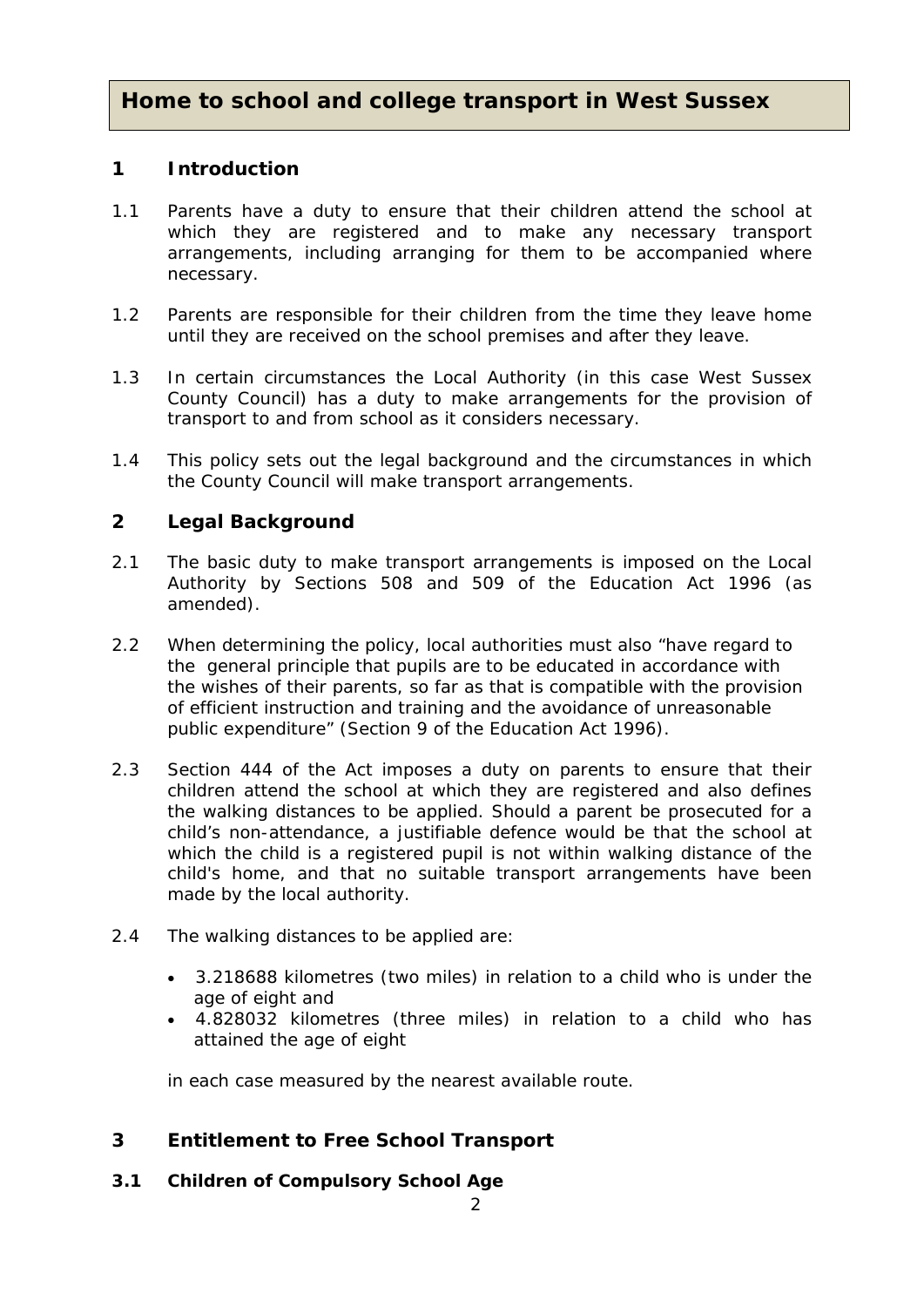- 3.1.1 Transport arrangements are made for children who are of compulsory school age and who live beyond walking distance of their nearest suitable or County Council catchment school (the school designated by the County Council to serve their address).
- 3.1.2 A child reaches compulsory school age at the beginning of the term following their fifth birthday. Young people are able to leave school on the last Friday in June of the school year in which they reach 16 years of age.
- 3.1.3 The nearest suitable or County Council catchment school is one which offers an efficient full time education suitable for the age, ability and aptitude and any special educational needs of a child (Education Act 1996 s.7) and at which the County Council is able to arrange admission.
- 3.1.4 Where the nearest suitable or County Council catchment school is unable to admit a pupil because the relevant year group is full, transport arrangements will be made to the next nearest suitable school with an available place, provided it is beyond statutory walking distance from the child's home address.

#### **3.2 Walking Distance**

- 3.2.1 Section 444 of the Education Act 1996 defines walking distance as two miles for a child under the age of eight years and three miles for a child who has attained the age of eight.
- 3.2.2 Walking distance is measured by the nearest available route between home and school using metalled roads, footpaths and any such walkable track.
- 3.2.3 Routes are measured from the gate or access to the pupil's home, or the end of their property nearest to the public highway, to the nearest gate or access to the school/college campus.
- 3.2.4 The courts have defined an available route as one "along which a child, accompanied as necessary, can walk and walk with reasonable safety to school. It does not fail to qualify as 'available' because of dangers which would arise if the child is unaccompanied". Guidance in respect of the availability of a safe route is outlined in Appendix 1 – extract from the Pupils' Panel, 7 March 1989. (Regard will also be given to the appropriate guidelines issued by Road Safety GB).
- 3.2.5 A route that is regarded by the County Council as too hazardous for a child to walk, accompanied as necessary and having regard to the age of the child, would not be considered as available.

## **3.3 Children from families on low income**

3.3.1 Assistance with transport is available to children from families on low income (where the child is eligible for free school meals or the family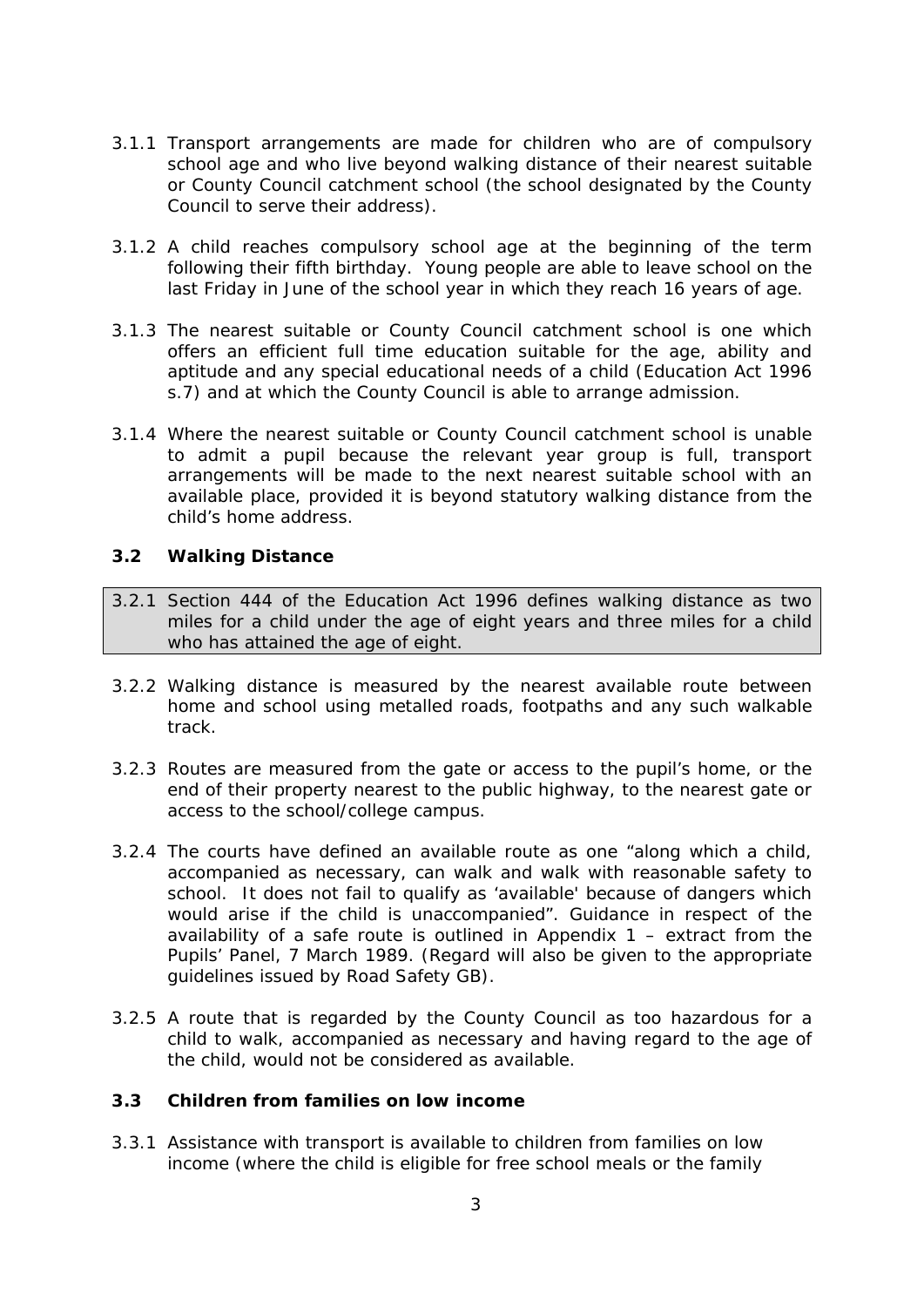receives Working Tax Credit at the maximum level for the case) as follows:

- a) Children up to the end of Year 6
- The school attended is the nearest suitable or County Council catchment school and the home to school walking distance is two miles or more, measured by the shortest available walking route.
- b) Children from Year 7 to Year 11
- The school attended is one of the three suitable schools nearest to the child's home and
- The home to school walking distance is two miles or more, measured by the shortest available walking route and
- The school attended is less than six miles from the child's home, measured by the shortest road route.
- 3.3.2 Help is also available for secondary school aged children from families on low income, as specified above, where:
	- The child attends a school for reasons of religion or belief
	- The home to school walking distance is two miles or more, measured by the shortest available walking route and
	- The school attended is not more than 15 miles from the child's home, measured by the shortest road route and
	- There is no suitable alternative school nearer to the child's home.
	- Evidence to support grounds of religion or belief will be required and the County Council will be guided by the Equality Act 2006 with regard to definitions.
- 3.3.3 Evidence to support a financial assessment will be required at the time of application. Assistance will continue for the duration of the school year. A fresh application must be made each year to confirm that the eligibility criteria are still met.

## **3.4 Parental Preference**

3.4.1 Where a child attends a school which is not the nearest suitable or County Council catchment school, on the grounds of parental preference, the parents are usually responsible for making their own transport arrangements and for all transport costs. Exceptions are included in Section 4.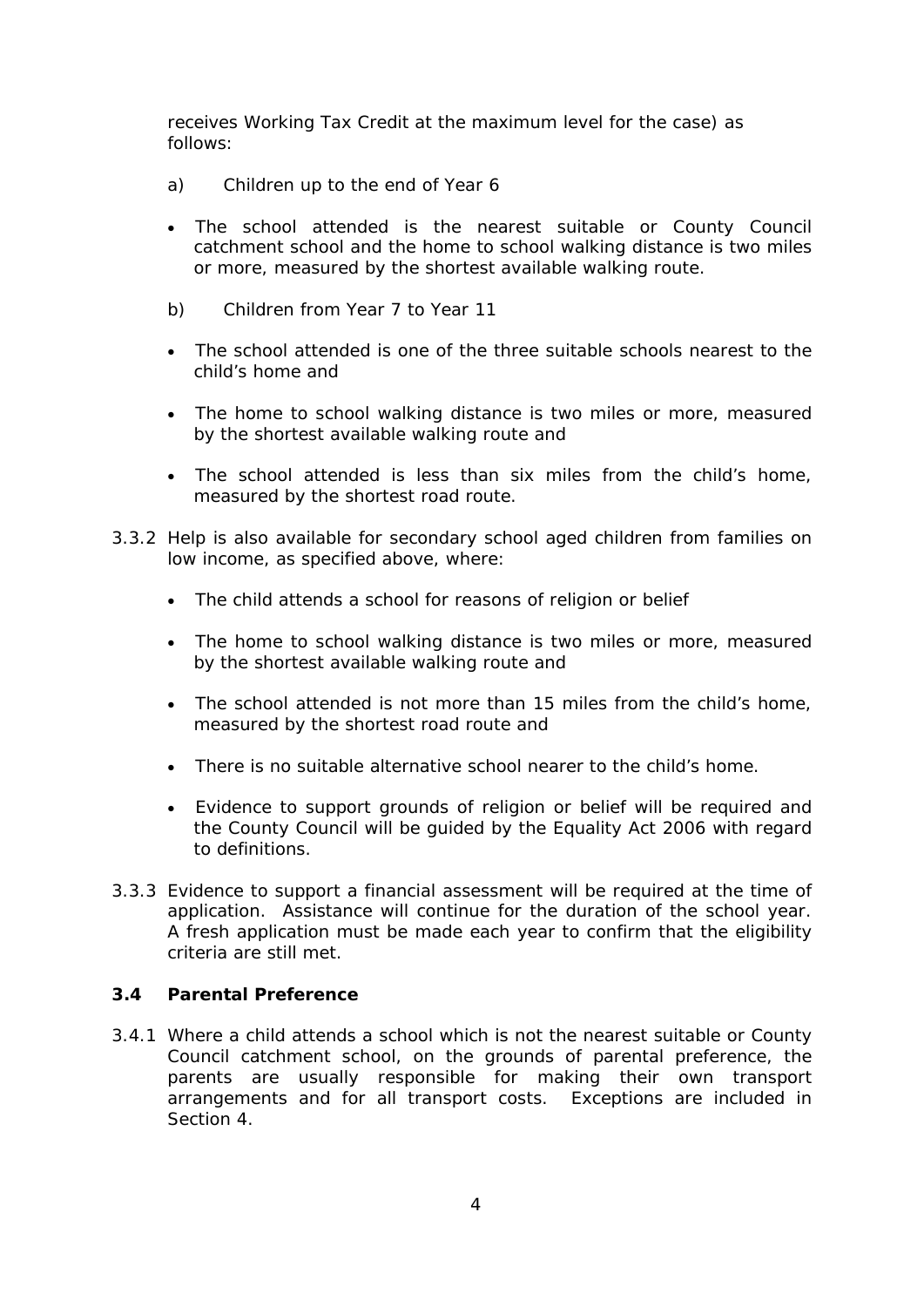3.4.2 If the nearest suitable or catchment school becomes full after the parent has expressed a preference for an alternative school, free transport to the alternative school will not be provided.

## **3.5 Children below compulsory school age**

- 3.5.1 Children who have not reached compulsory school age are not entitled to free transport. However, assistance will be given at no charge where
	- The child would be entitled to free transport on attaining compulsory school age and
	- A spare seat is available on an existing contract vehicle.

In such a case, the concessionary assistance will continue as long as the spare seat is available.

3.5.2 Where a child would not be entitled to free transport on attaining compulsory school age, but a place is available on an existing contract vehicle, an application may be made under the concessionary seat scheme (see paragraph 4.12) for which a charge shall be made.

## **3.6 Children with Special Educational Needs**

- 3.6.1 Whenever possible, a child with special educational needs, with or without a statement of special educational needs or Education, Health and Care Plan, will be treated no differently from a child who does not have special educational needs.
- 3.6.2 The County Council will consider assisting with a child's transport, regardless of the home to school distance, if the needs of the child are such that s/he is unable to walk to school.
- 3.6.3 The full policy in respect of children with a statement of special educational needs or Education, Health and Care Plan, is included in this document as Appendix 2.

## **3.7 Transport to Horsham Secondary Schools**

- 3.7.1 The usual transport policy is applied, as set out in this document. However, where reference is made to the "nearest suitable or County Council catchment" school, it is necessary to refer to the relevant school within the Horsham Community Designated Area.
- 3.7.2 The relevant school for a child depends on his/her place of residence within the Horsham Community Designated Area as divided by the northsouth line. A map for illustrative purposes is attached as Appendix 3.
- 3.7.3 Subject to the distance criteria above, all pupils living west of the line within the Horsham Community Designated Area shall receive free transport to any of the three Horsham secondary schools.

## **3.8 Transport to High Schools in Worthing**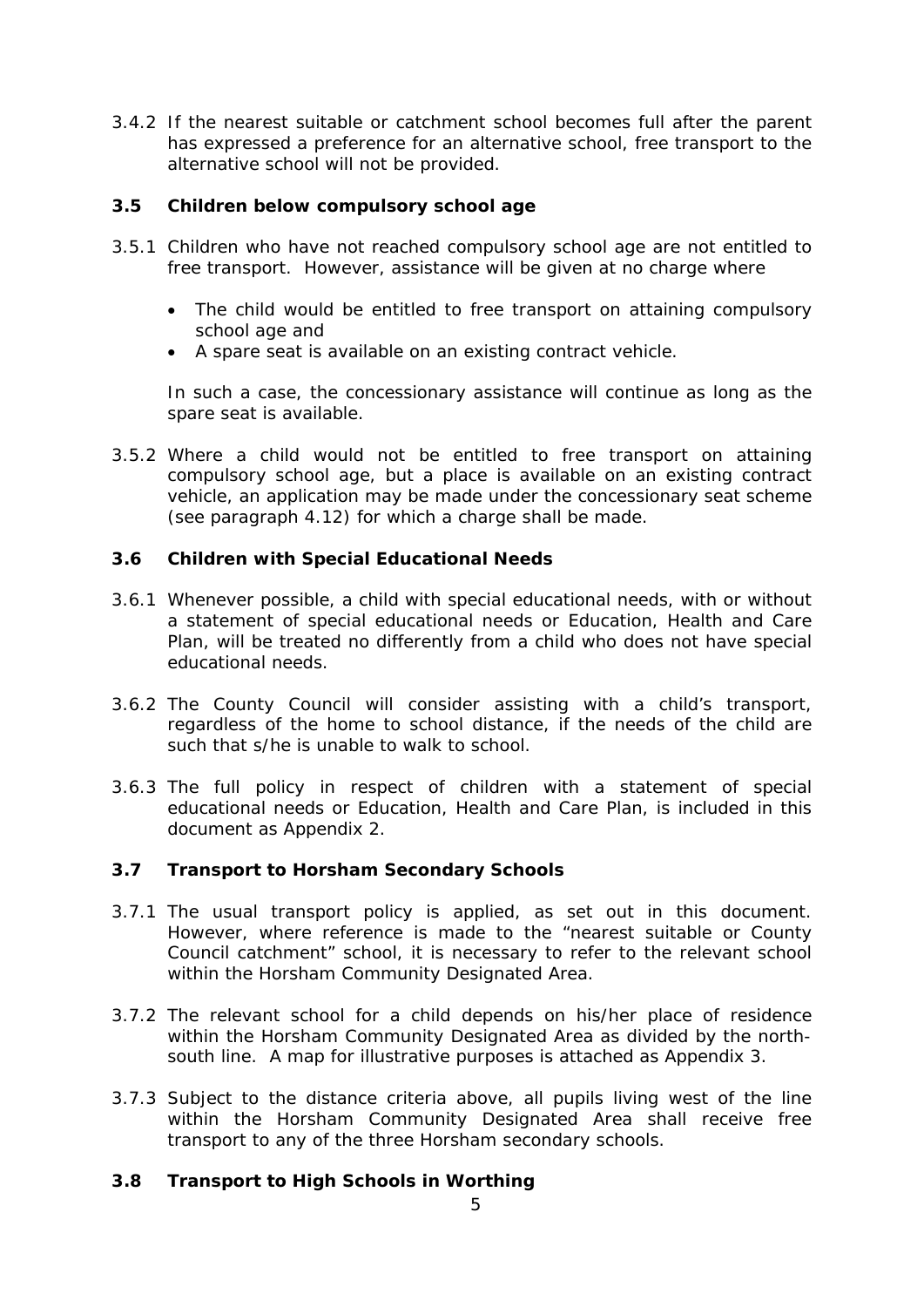3.8.1 The arrangements for assistance with transport for children resident in Worthing Borough are as set out in this document except that where reference is made to "catchment" school, the term 'nearest school within the Worthing Borough' applies.

## **4 Other assistance**

## **4.1 Transport to Denominational Schools**

- 4.1.1 Where a pupil attends a church aided school which is the nearest suitable school and is beyond statutory walking distance from the child's home, free transport will be given.
- 4.1.2 Pupils from low-income families may qualify for help as explained in paragraph 3.3 above.

## **4.2 Post 16 Students (young people of sixth form age.)**

4.2.1 The policy in respect of transport for young people of sixth form age is attached as Appendix 4.

## **4.3 Travel to school in another Authority's area**

- 4.3.1 A pupil living in West Sussex will be given assistance with transport to a school in another Authority's area if it is over the qualifying distance and:
	- The school attended is the nearest suitable school to the pupil's home or
	- The pupil moves home, subject to the criteria in Section 4.8 below.

## **4.4 Medical**

- 4.4.1 In exceptional circumstances, free transport may be provided temporarily or permanently where a child's medical condition affects his ability to walk to school.
- 4.4.2 Assistance will be given only where a child is attending the nearest appropriate or designated school.
- 4.4.3 In such cases, assistance is given at the discretion of the Director of Education and Skills and will be subject to satisfactory medical evidence, which would include reports from consultants, psychologists and other professionals.

## **4.5 Excluded pupils (see also Alternative Provision policy, Appendix 5)**

4.5.1 If a child is permanently excluded from school, free transport will be given to an alternative school where: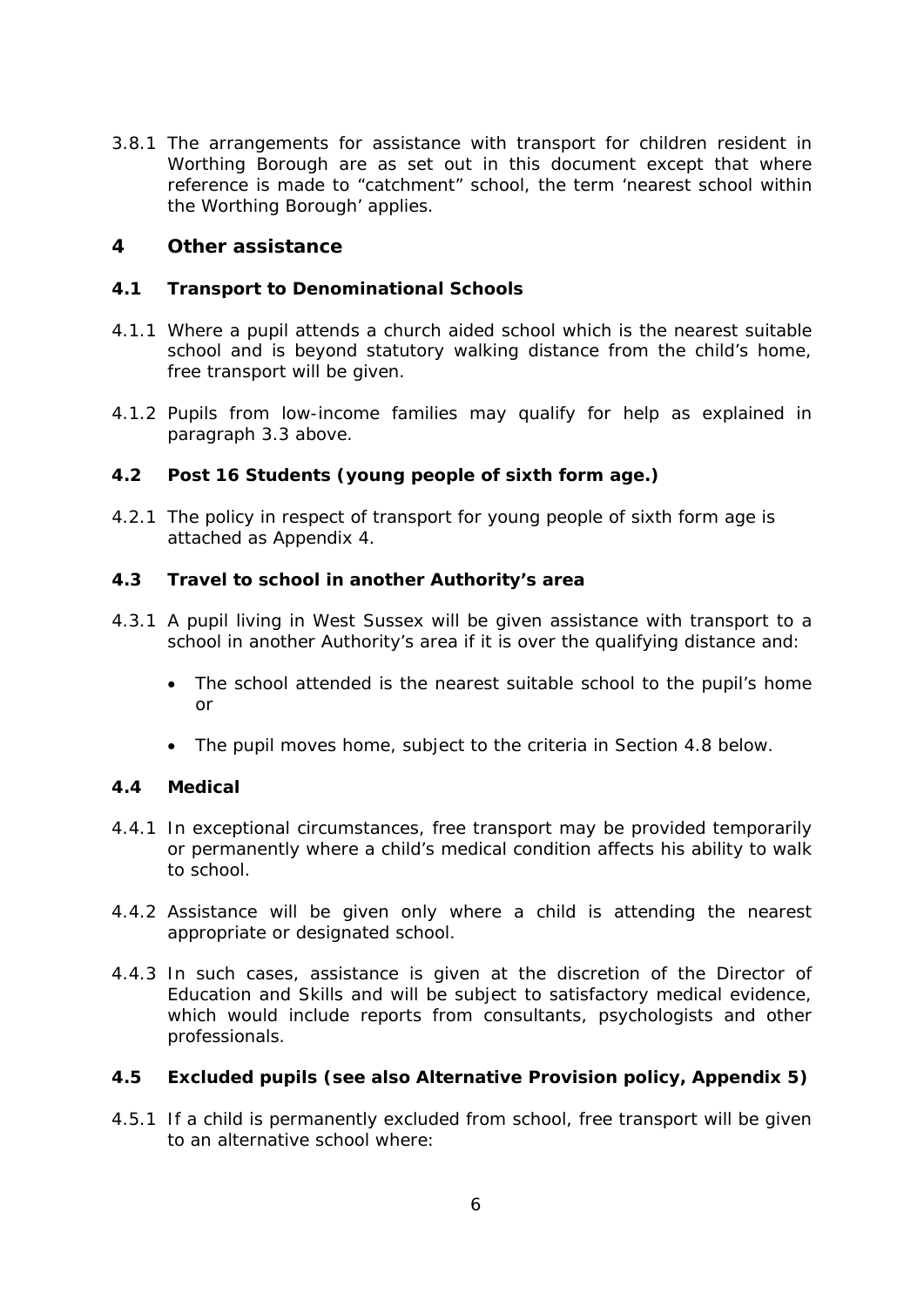- The alternative is the nearest suitable school with an available place (not including the school from which the pupil has been excluded) or
- The alternative has been designated by the County Council and
- The alternative is beyond statutory walking distance from the pupil's home address.

## **4.6 Children Looked After (CLA)**

4.6.1 Children in the care of a local authority or a fostering agency are treated no differently from other children with regard to eligibility for assistance with transport. The parental responsibility for transport costs rests with the body that cares for the child (e.g. the County Council team responsible for the service).

## **4.7 Managed Moves**

- 4.7.1 Where a parent instigates a managed move, they will usually be responsible for arranging transport and its costs.
- 4.7.2 Where a managed move is instigated and organised by the Headteachers and the County Council, transport normally will be the responsibility of the parent but, in exceptional circumstances, assistance may be given where agreed by the County Council beforehand.

## **4.8 Moving home**

- 4.8.1 Where a pupil attends the nearest suitable or catchment school and moves home to an area served by another school, assistance, subject to reasonable costs and meeting the relevant distance criteria, may be given if:
	- The new address is within West Sussex and the pupil continues to attend the same school and
	- The pupil has been following for at least one term a course leading to a public examination (i.e. years 10 or 11) and
	- The journey is considered reasonable for the student.
- 4.8.2 A reasonable journey is one which does not exceed 1¼ hours each way, or 2½ hours aggregated, by public transport. The journey time is taken from the time a child leaves home to the start of the school session and includes walking and waiting at bus stops/railway stations. Similarly, in the afternoon, the journey time is measured from the end of the session to the time a child arrives at home, again including walking and waiting times.
- 4.8.3 Any assistance agreed will be limited to the duration of the course.

## **4.9 Children living in temporary accommodation**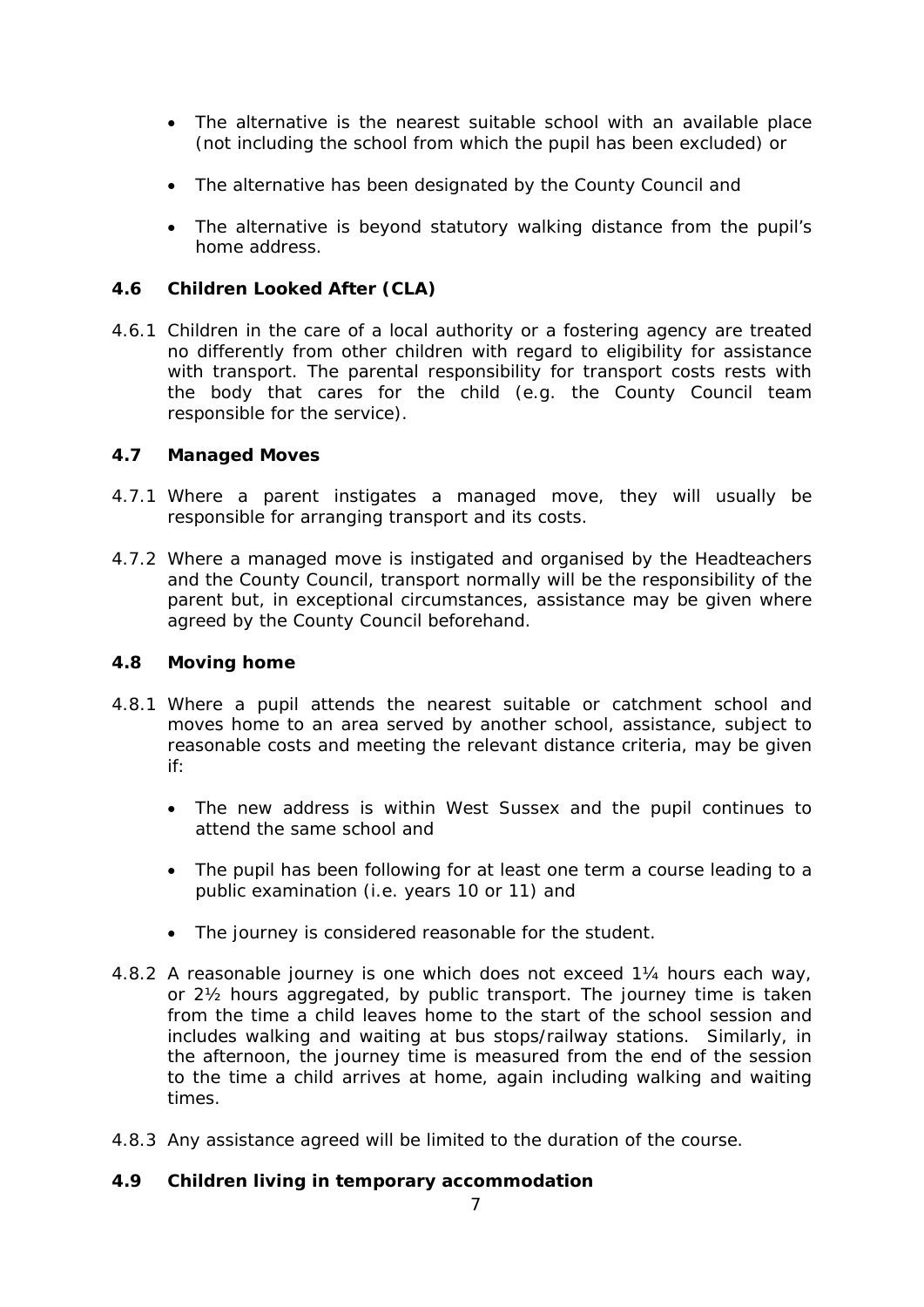- 4.9.1 Where a family is housed in temporary accommodation, the parent will normally be responsible for transport and any associated costs.
- 4.9.2 In exceptional circumstances, at the discretion of the Director of Education and Skills, help may be given on a short-term basis where the journey time and costs are reasonable (see 4.8.2 for guidance on what is regarded as a reasonable journey).

## **4.10 Early transfer to secondary education or sixth form/college**

- 4.10.1Where a pupil transfers to secondary school or sixth form/college early, assistance will not normally be given except:
	- Where the usual eligibility criteria are met and
	- The educational need is established and confirmed by the Director of Education and Skills.

## **4.11 Concessionary seat scheme**

- 4.11.1Where there are spare seats available on contracted or county councilowned vehicles, the concessionary seat scheme allows children, who are not entitled to free transport, to take up the spare capacity.
- 4.11.2A charge, which is publicised annually, for the concessionary seat is made and is payable by two termly instalments or monthly (by direct debit).
- 4.11.3Places are given as a concession and may be withdrawn at short notice if required by a pupil with an entitlement, or if the vehicle is no longer needed, or if a smaller vehicle is contracted. In such circumstances, parents are responsible for making their own arrangements.
- 4.11.4Concessionary seats are given for a maximum of one academic year at a time. Parents must make a new application for each academic year.
- 4.11.5Where there are more applications than seats available, the following order of priority will be used:
	- i) children attending the nearest suitable or catchment school those living furthest away having highest priority;
	- ii) children attending an alternative school those living nearest to the school attended having the highest priority.
- 4.11.6If a concessionary seat is given under 4.12.5, it will not be withdrawn during a school year in favour of a child who has a higher priority.
- 4.11.7If a concessionary place is given to a sixth form student who attends the nearest suitable or catchment school and who lives three miles or more from the school, it will not be withdrawn where there is no alternative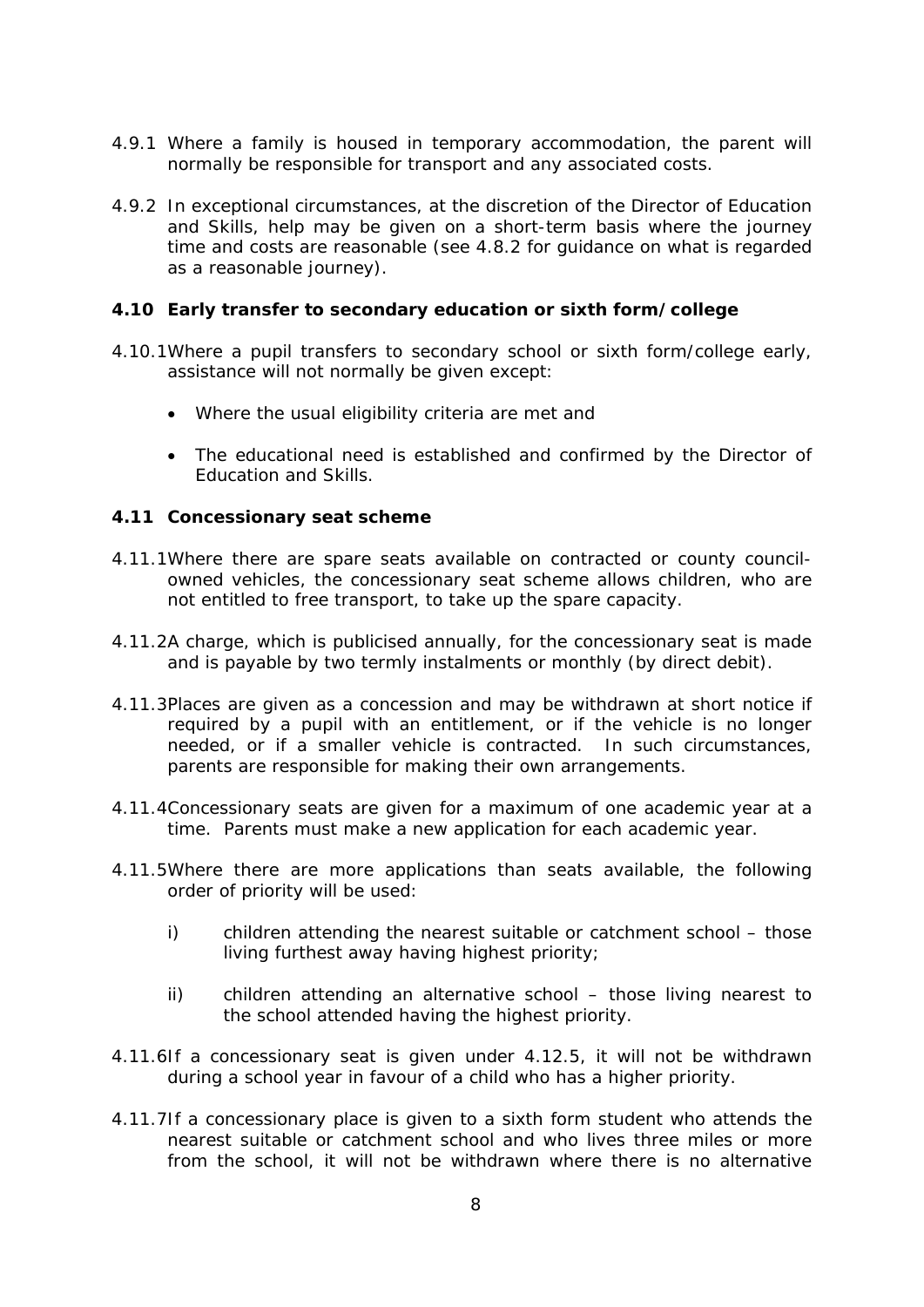public transport available in the area (as a guide, 1.5 miles from the student's home).

- 4.11.8The charges are set each year for those attending their nearest suitable school and/or who live within statutory walking distance of the school. A higher level of charge applies to pupils and students as follows:
	- Pupils and students living in another catchment area
	- Students of sixth form age who live more than three miles away.

## **5 General Principles and Practices**

## **5.1 Access to Transport**

- 5.1.1 It is the responsibility of parents to ensure that children get to and from bus stops, stations or other pick-up points in safety.
- 5.1.2 Parents should make contingency plans in the event of transport not turning up or where there are unavoidable delays.
- 5.1.3 Children will not be expected to walk more than one mile (one and a half miles for post 16 students) at either end of the journey to access transport arranged by the County Council.

## **5.2 Pupils with more than one residence**

- 5.2.1 Where pupils have more than one residence, such as when parents are separated and care jointly for their children, transport will be provided from just one address. Normally, this will be the one registered with the school as the home address, at which the child would spend most of the time during school days. Where parents claim that the care is split 50-50 during term time, transport shall be given from the address of the parent who receives the child benefit.
- 5.2.2 Assistance with transport will not be given to or from an alternative address for reasons such as childcare.

## **5.3 Transport granted in error**

- 5.3.1 Where transport has been granted to a pupil by mistake, the error shall be rectified.
- 5.3.2 Transport shall be withdrawn at the end of the term (as a minimum) in which the error is discovered and the parent notified. In such circumstances, parents will always be given as much notice as possible and this will be a minimum of one half term.

## **5.4 Closure or reorganisation of a school**

5.4.1 In general, when a school closes or is reorganised, only pupils who live beyond walking distance (see paragraph 3.2.1) from their new school will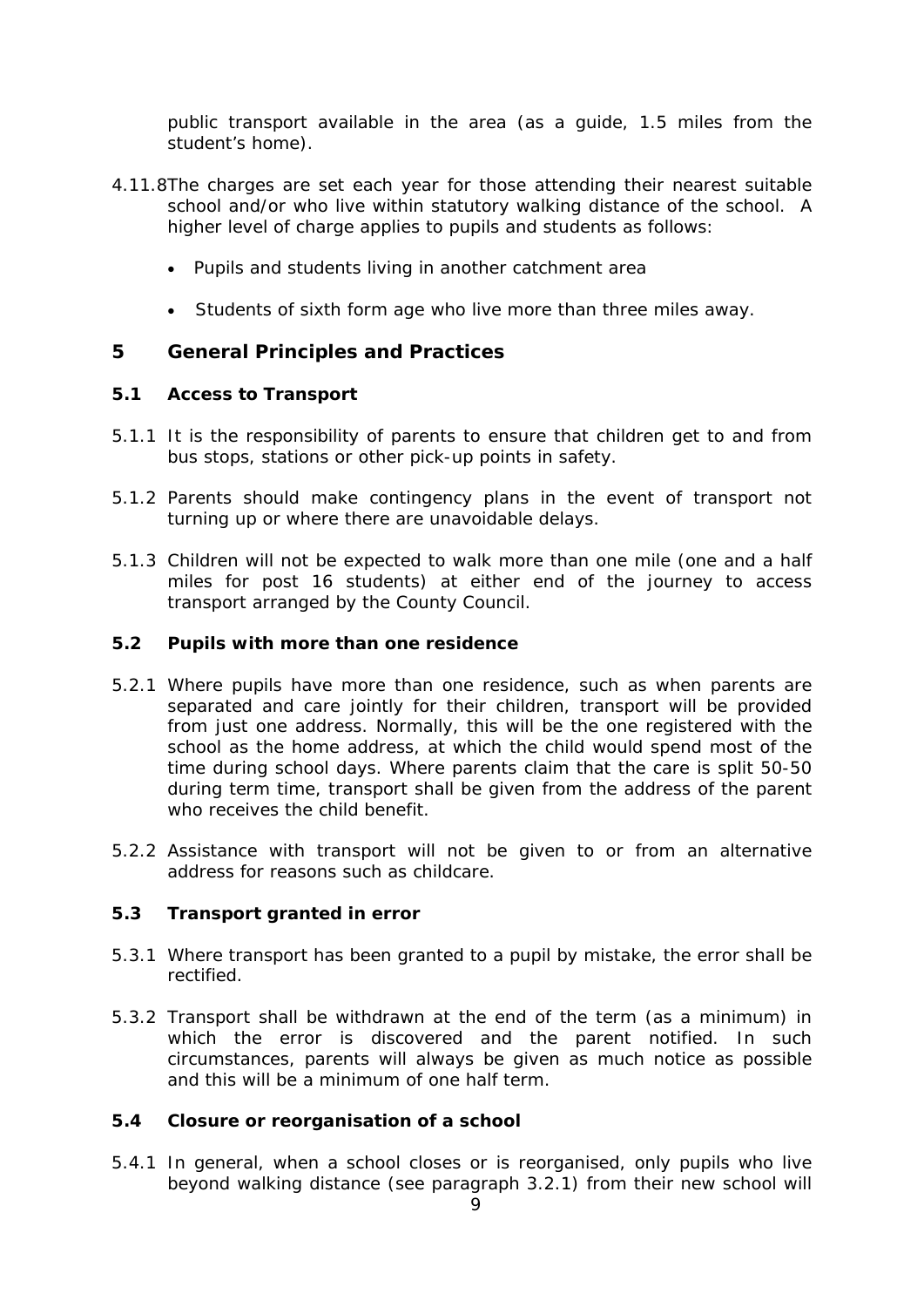receive assistance with transport, provided it is still the nearest suitable or catchment school for their home address.

- 5.4.2 The County Council may use its discretion to provide transport assistance to pupils affected by the closure or reorganisation of a school as follows:
	- Pupils must be in attendance at the school affected at the time of its closure or reorganisation and
	- Must live closer to the school being closed/reorganised than the new school and
	- Must continue to live in the previous school's catchment area.
	- Assistance would be for a period determined by the County Council up to the time that a child transfers to the next phase of education.
- 5.4.3 The usual school transport policy will apply to all pupils, including younger siblings of those affected, following the closure/reorganisation.
- 5.4.4 Children who live in the area of a new school that has been established, but who receive assistance with transport to the school serving the area previously, will continue to be entitled whilst at that school.

## **5.5 Change of session times**

- 5.5.1 Governing bodies are expected, as good practice, to consult fully with the County Council and other interested parties regarding proposals to change school session times.
- 5.5.2 If a Governing Body decides to change the school session times with the direct result that the County Council incurs additional transport costs, the extra expense may be charged to the school's delegated budget.

## **5.6 After school activities and work experience**

- 5.6.1 At its discretion, the County Council provides some late buses to schools with a predominantly rural catchment area not served with public transport. The financial responsibility for late bus transport rests with school governing bodies and schools will usually pay operators direct for the service.
- 5.6.2 Late buses are designed to be flexible, serving main village points and may not offer the same service as the regular home to school transport. Schools may require parents to be responsible for making any necessary arrangements to collect children from points that may be different from the usual bus stop. In some cases this could be more than one mile from the usual bus stop.
- 5.6.3 Special arrangements will not be made or funded for children attending work experience.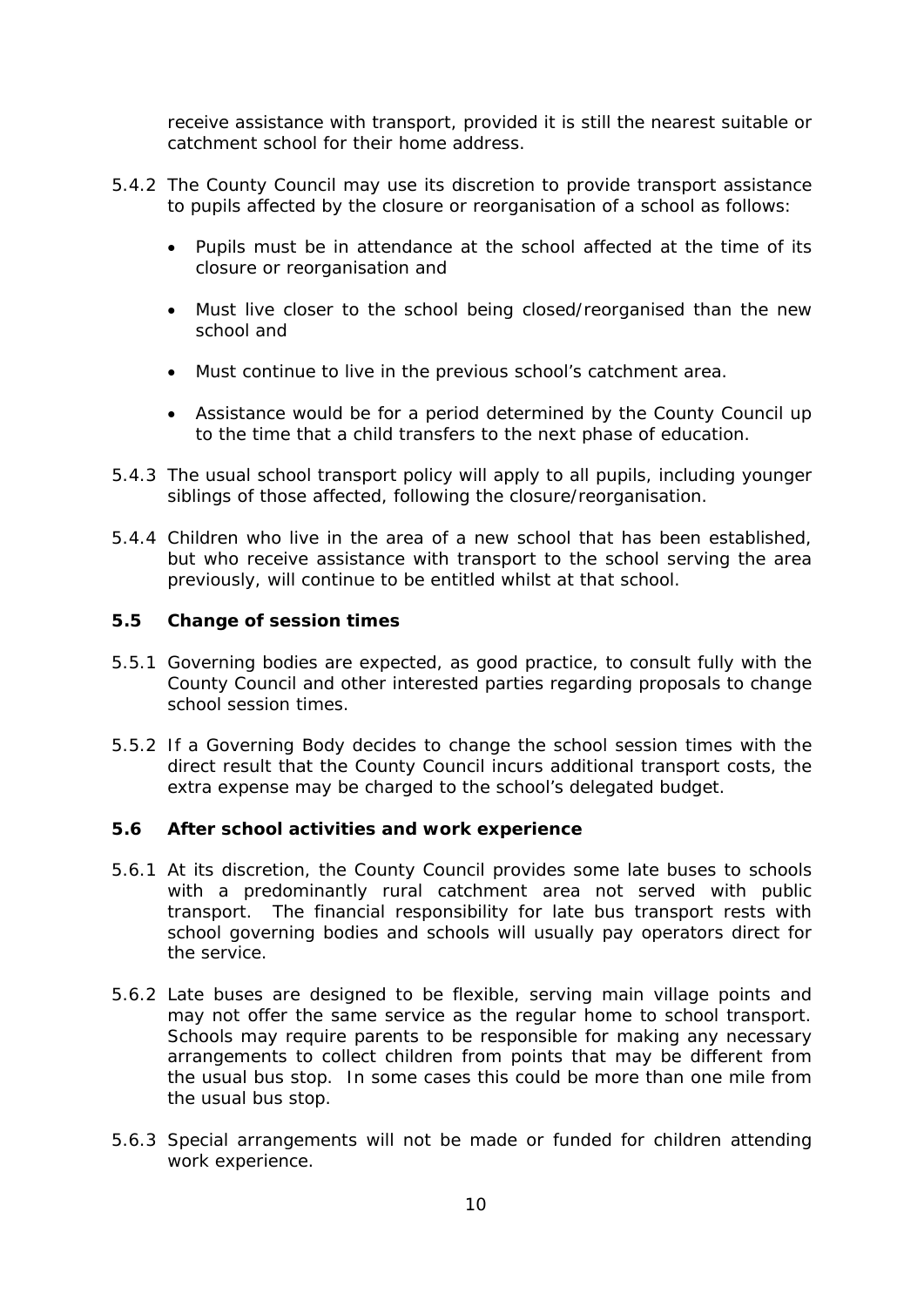## **5.7 Other**

- 5.7.1 Special arrangements will not be made or funded by the County Council if children have to be taken home early or come to school late, for example as a result of illness or medical appointments.
- 5.7.2 The County Council is not responsible for providing transport because a parent is unable, for any reason, to accompany a child to school if considered necessary by the parent. In certain cases the parent may wish or need to contact other agencies for assistance.
- 5.7.3 In the event of transport failing to operate, refunds to charges or reimbursements will not normally be made.

## **5.8 Appeals**

- 5.8.1 Parents who are dissatisfied with a decision regarding their child(ren)'s eligibility for free school transport or assistance are advised to discuss the matter first with the School Transport Team in the Transport Group.
- 5.8.2 If still dissatisfied, parents are advised to write to the Director of Education and Skills, asking for the matter to be reconsidered and explaining the reasons. This is Stage One of the appeal process.
- 5.8.3 In exceptional circumstances, or if the matter cannot be resolved satisfactorily by officers, the case will be referred to a panel of members. This is Stage Two of the appeal process.

## **6 Operational Principles and Practices**

## **6.1 Mode of Travel**

- 6.1.1 Where a child is entitled to transport or assistance, it will be by one or more of the following, as appropriate:
	- A rail or bus season ticket
	- A free place on a contract or school bus
	- A mileage allowance to cover fuel costs (based on the fuel element of the County Council's staff mileage rate)
	- By taxi or voluntary car driver, in exceptional cases only, usually for children with severe disabilities
	- A contribution towards the cost of travel.
- 6.1.2 It is for the County Council to determine the most suitable, cost-effective means of transport between home and school.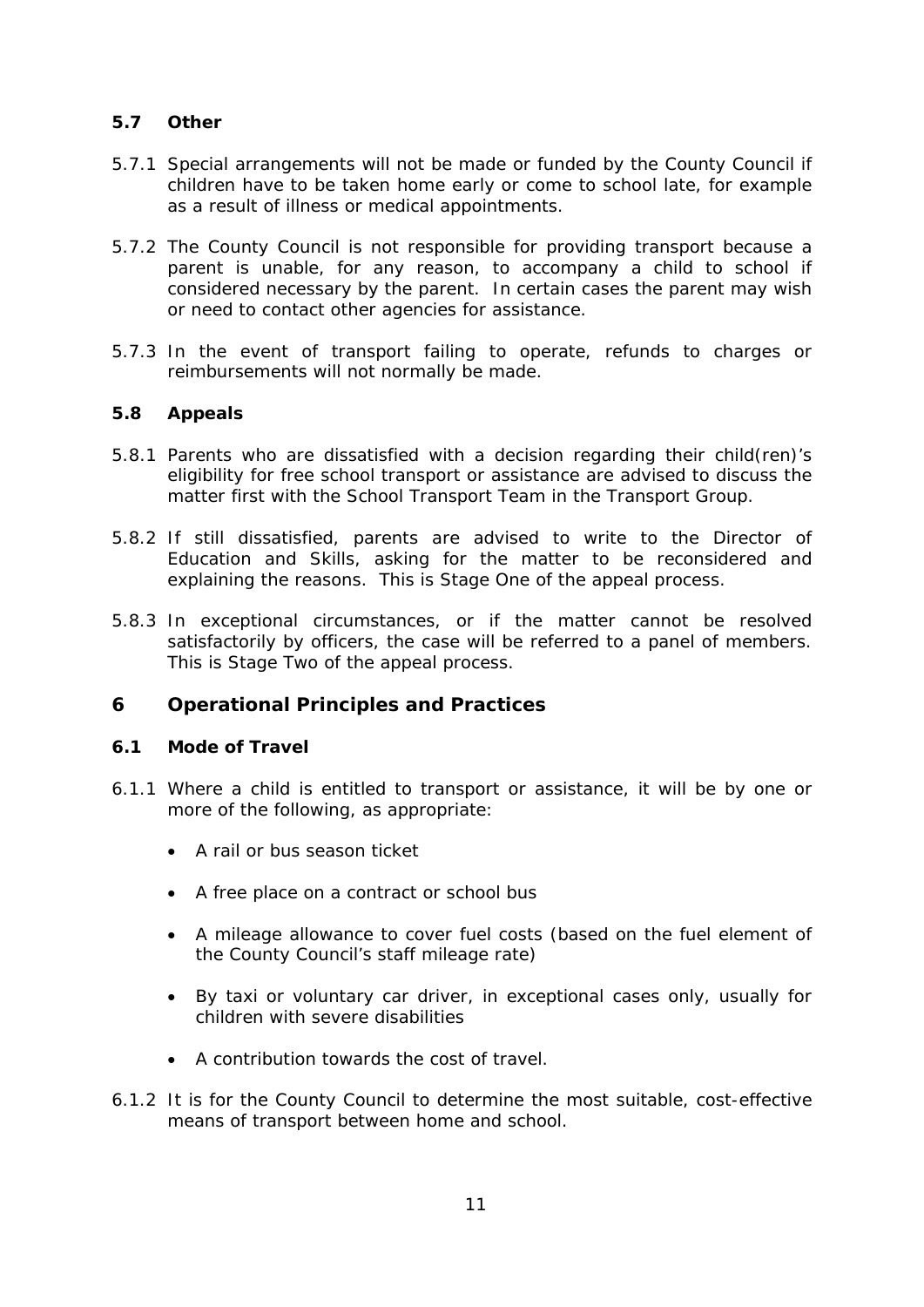- 6.1.3 Where appropriate, parents may be offered the mileage allowance to undertake transport themselves. An allowance will not be paid to parents who choose to transport their own child, where an alternative is available.
- 6.1.4 Parents who also transport other entitled children may, by agreement with the County Council, be treated as voluntary car drivers and receive a higher mileage rate.

## **6.2 Lost Tickets**

6.2.1 Parents are responsible for the cost of replacement tickets. Parents will be notified of any such conditions in relation to the issue and use of tickets.

## **6.3 Changes in Travel Arrangements**

- 6.3.1 Transport arrangements are kept under review and may be changed from time to time. This includes the mode of travel.
- 6.3.2 Advance notice of changes will be given to parents, although this may not always be possible, such as in the case of emergency sub-contracting or an unavoidable change of contractor for other reasons.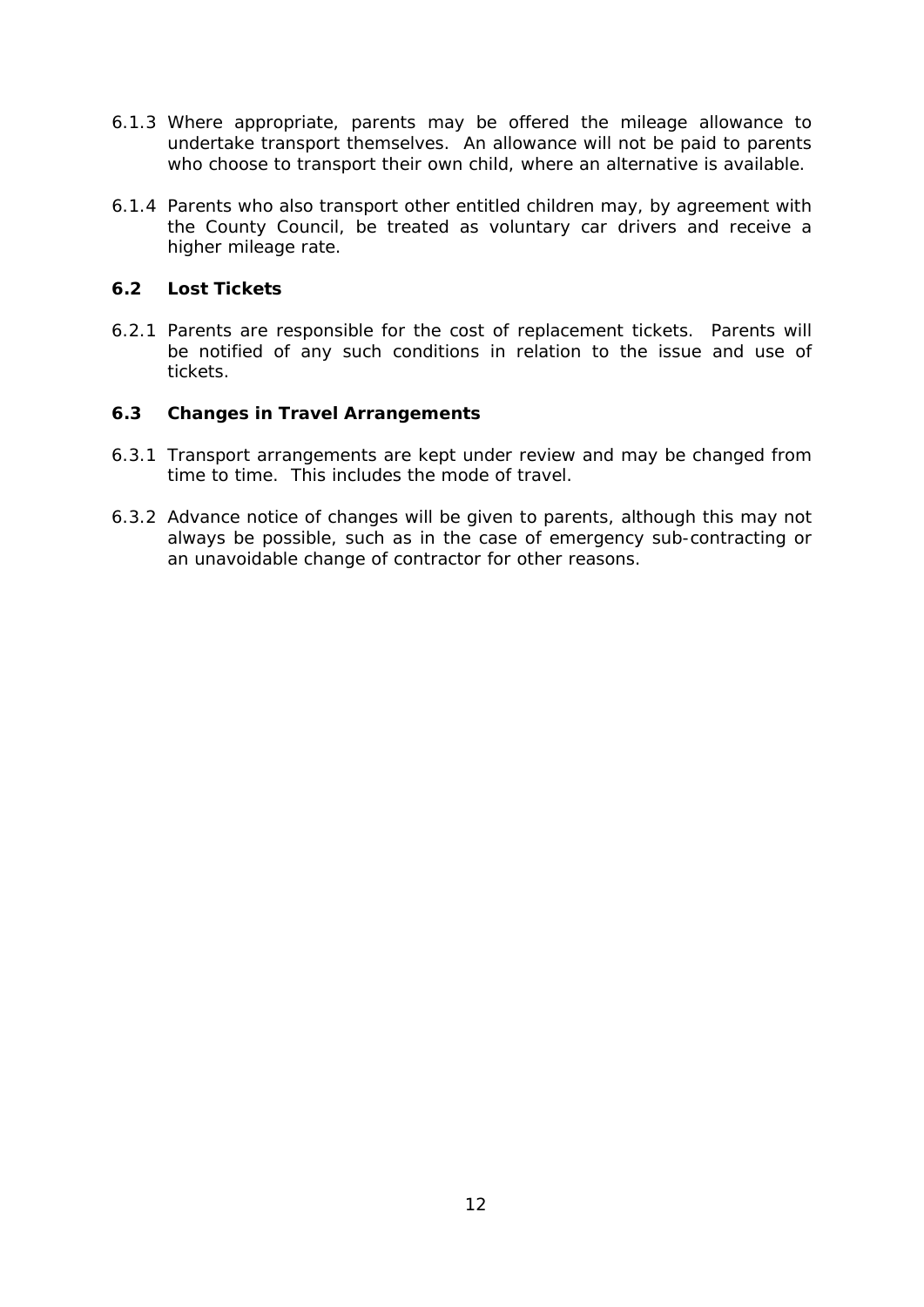# **Criteria for the Assessment of Safety of Walking Routes**

- 1. Roads in the immediate vicinity of the pupil's home to be considered safe for that pupil.
- 2. Roads with footpaths to be considered safe.
- 3. Roads with walkable verges to be considered safe.
- 4. With regard to roads where it is necessary to walk on the carriageway the following criteria should be taken into account:
	- (a) as to visibility, can a driver see a pedestrian from a reasonable distance to allow adequate braking and passing? If so the roads may be considered safe.
	- (b) as to width, can a driver normally give a pedestrian a reasonable berth? If so the roads may be considered safe.
	- (c) and again as to width can a pedestrian get off the carriageway when – say - two lorries or other traffic are passing each other? This does not mean that a verge must be walkable, only that it must be available as a refuge. If so the roads may be considered safe.
	- (d) short lengths of road, for instance bridges etc., with no verge are acceptable and the roads may be considered safe.
	- (e) the speed and density of traffic should be taken into account and if the average speed and density are reasonable, this will suggest the roads are safe.
	- (f) where there are road crossings they should be judged in comparison with roads crossed by pupils using contract buses and if comparable should be considered safe.
- 5. Parents are expected to provide pupils with suitable footwear and clothing, including reflective harnesses when desirable, to cope with the prevailing circumstances on the route.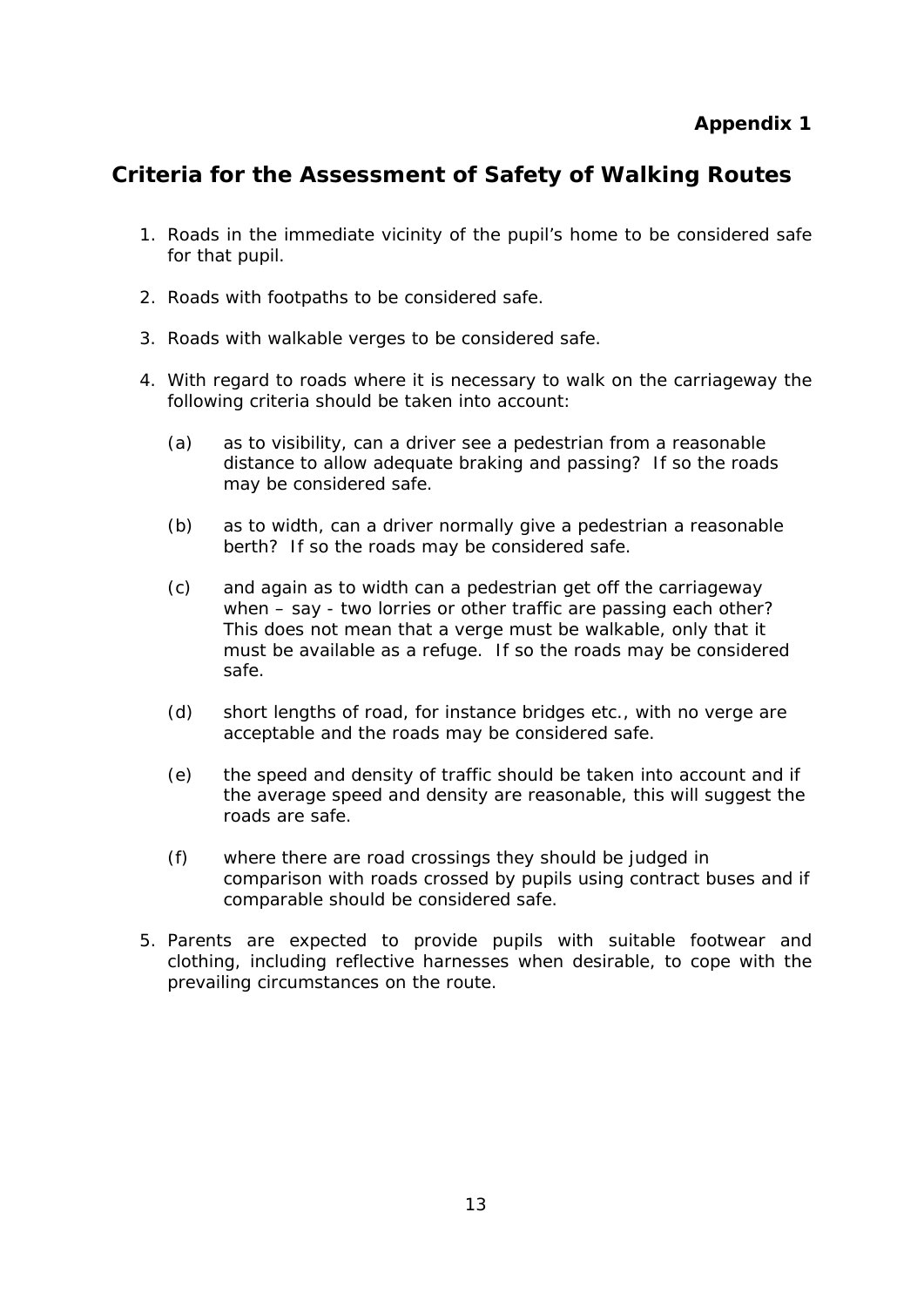# **Transport for Children with Statements of Special Educational Needs (SEN) or Education, Health and Care Plans**

## **Notes:**

**This document will be reviewed no later than Summer 2017. The term "parent" throughout this document includes carers.**

# **1 West Sussex County Council Special Educational Needs Transport Policy**

Whenever possible, a child with a statement of special educational needs or Education, Health and Care Plan (EHCP) will be treated no differently from a child who does not have a statement or EHCP. This section details how the County Council may help with a child's travel to and from school and how parents can support this.

The County Council is committed to the principles of inclusion and independent living. The ability to travel independently is an important part of preparing children and young people for adulthood. Whilst we recognise that for some it will be difficult, many parents can help by using public transport with their children as much as possible so that they get used to it as a normal mode of travel. Parents can help by training their children to use public transport independently as they get older. Schools and colleges can also help by offering independent travel training to help children and young people achieve independent living outcomes in their Education, Health and Care Plan. Wherever possible, we would expect children and young people to travel to and from school or college independently.

# **2 West Sussex County Council provides assistance with transport in the following circumstances:**

# **2.1 Children up to the age of 16**

Usually, it is the parent's responsibility to ensure that children are taken to and from school in safety. However, the County Council will provide assistance with the travel arrangements for children with statements of special educational needs or EHCPs up to the age of 16 who live more than three miles walking distance (two miles for 5 to 7 year olds) from the **nearest suitable** school. This could be a mainstream school, a special school or a school with a special support centre.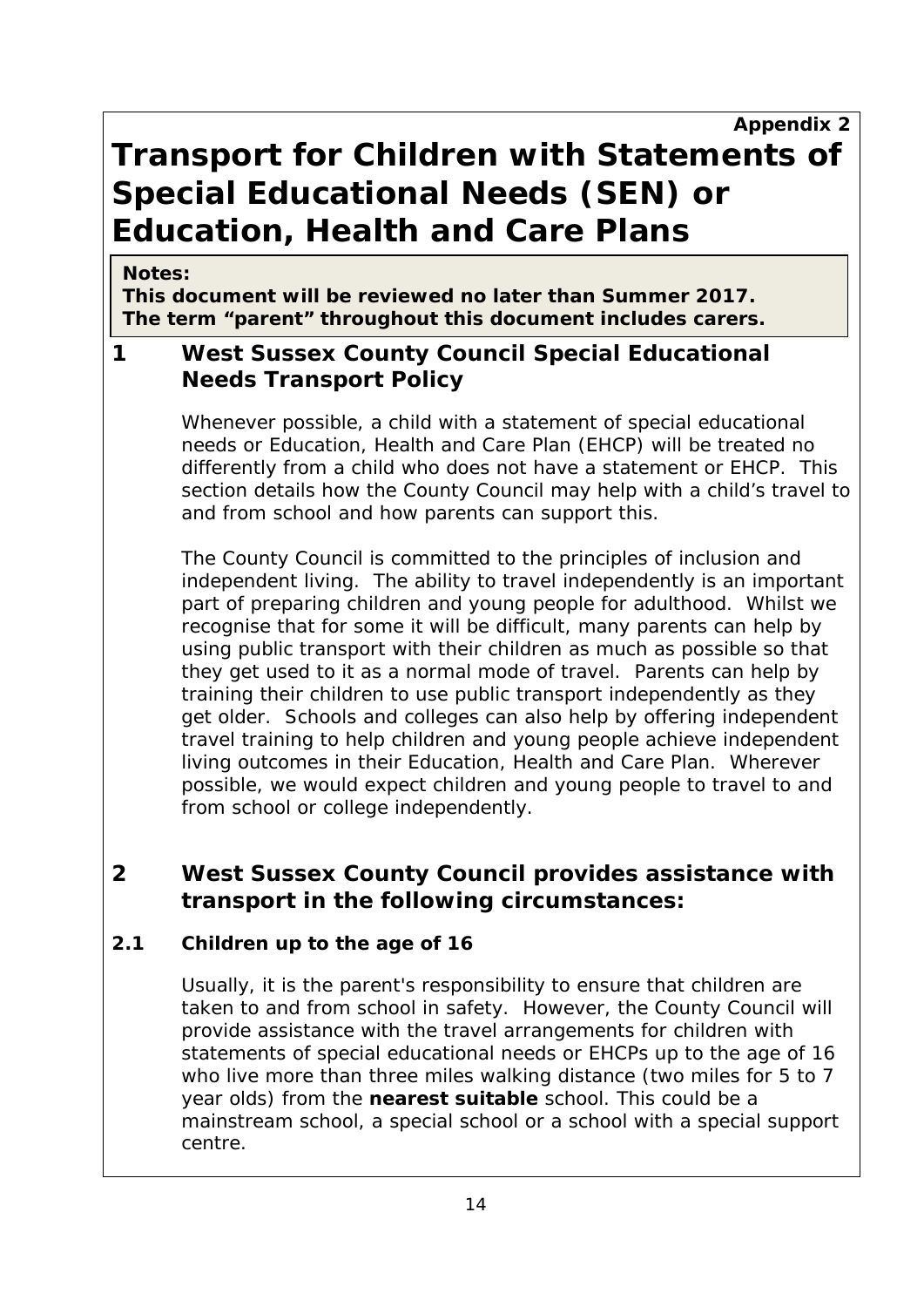The County Council will also consider helping with a child's transport, if her/his special educational needs are such that s/he is unable to walk to school, accompanied as necessary, even if the child lives within the two/three mile walking distance. In the case of children who are wheelchair or pushchair users, help may be given where the home to school distance is such that it is unreasonable for the child in the wheelchair/pushchair to be taken to school without the aid of transport.

 The doctor carrying out the medical examination for the statutory assessment will consider the need for transport, taking into account physical abilities and other issues such as severely challenging behaviour.

Transport is not usually provided, if a child is offered a place, on parental preference, at a school that is not the nearest suitable school to their home. In these circumstances parents will have to make their own transport arrangements and be responsible for the costs.

 If a child is not eligible for assistance s/he may be able to travel if there is a suitable contract bus or taxi which has spare places. This is called a concessionary seat and a charge is made for the place. A place may have to be withdrawn at short notice if it is needed for a pupil who has an entitlement, or if the vehicle is no longer needed, or if a smaller vehicle is used. In this event, parents would have to make alternative transport arrangements for their child. Concessionary seats are given for a maximum of **one school year** at a time and a new application must be made annually.

# **2.2 Children from families on low income**

Children who live less than three miles from school, may qualify for help with transport if the family is on low income (where the child is eligible for free school meals or the family receives working tax credit at the maximum level for the case).

 Help with transport is available to children from families on low income as follows:

- b) Children up to the end of Year 6
- The school attended is the nearest suitable or catchment school and the home to school walking distance is two miles or more, measured by the shortest available walking route.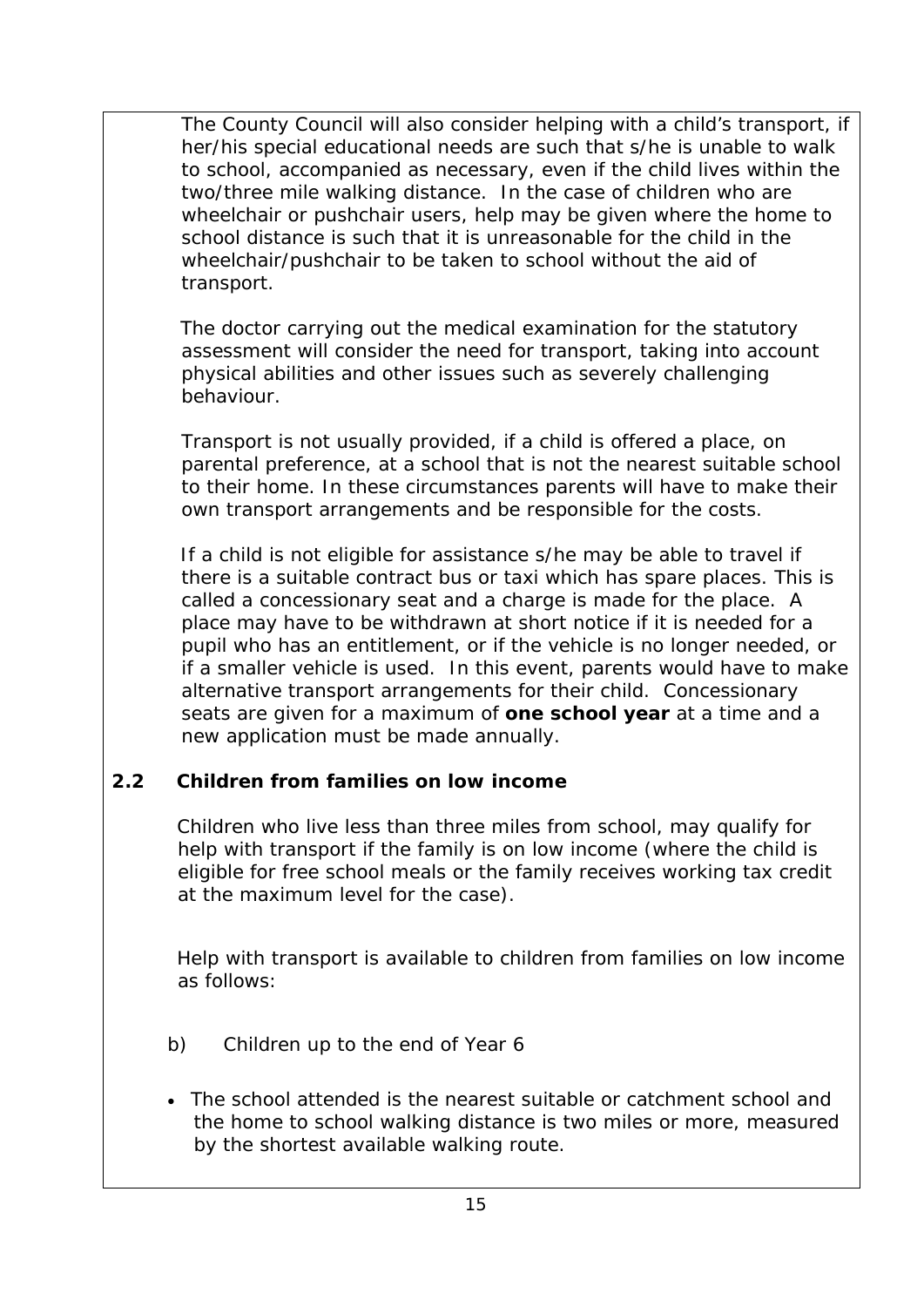- b) Children from Year 7 to Year 11
- The school attended is one of the three suitable schools nearest to the child's home and
- The home to school walking distance is two miles or more, measured by the shortest available walking route and
- The school attended is less than six miles from the child's home, measured by the shortest road route

or

The child attends a school for reasons of religion or belief and the school attended is not more than 15 miles from the child's home, measured by the shortest road route and there is no suitable alternative school nearer to the child's home. (Evidence to support grounds of religion or belief will be required and the County Council will be guided by the Equality Act 2006 with regard to definitions.)

## 2.3 **Young people aged 16 to 19 attending a school or a further education college**

When a young person with a statement of special educational needs or EHCP remains at school beyond the age of 16, entitlement to transport will be reviewed. The County Council will continue to provide assistance with transport if it is still considered necessary because of his or her individual needs. The County Council may provide transport for students with special educational needs (where they have a s139a assessment of needs or Post 16 EHCP) if they attend the nearest suitable further education college offering the required full-time course or comparable course and, in the County Council's view, transport is considered necessary because of individual's needs.

 Where help with transport is agreed, a charge towards the costs of the transport to school or college will be made, although charges will be waived where the young person's family is on low-income (specified in the main policy document). This is a flat-rate charge for the academic year, regardless of the length or cost of the journey, or the number of days transport is used.

 Young people are encouraged to use public transport where possible and most schools and colleges offer independent travel training for their students. Taxis will not be provided where young people are assessed as being able to undertake the training but parents do not allow them to take part. (See also 3.2 below.)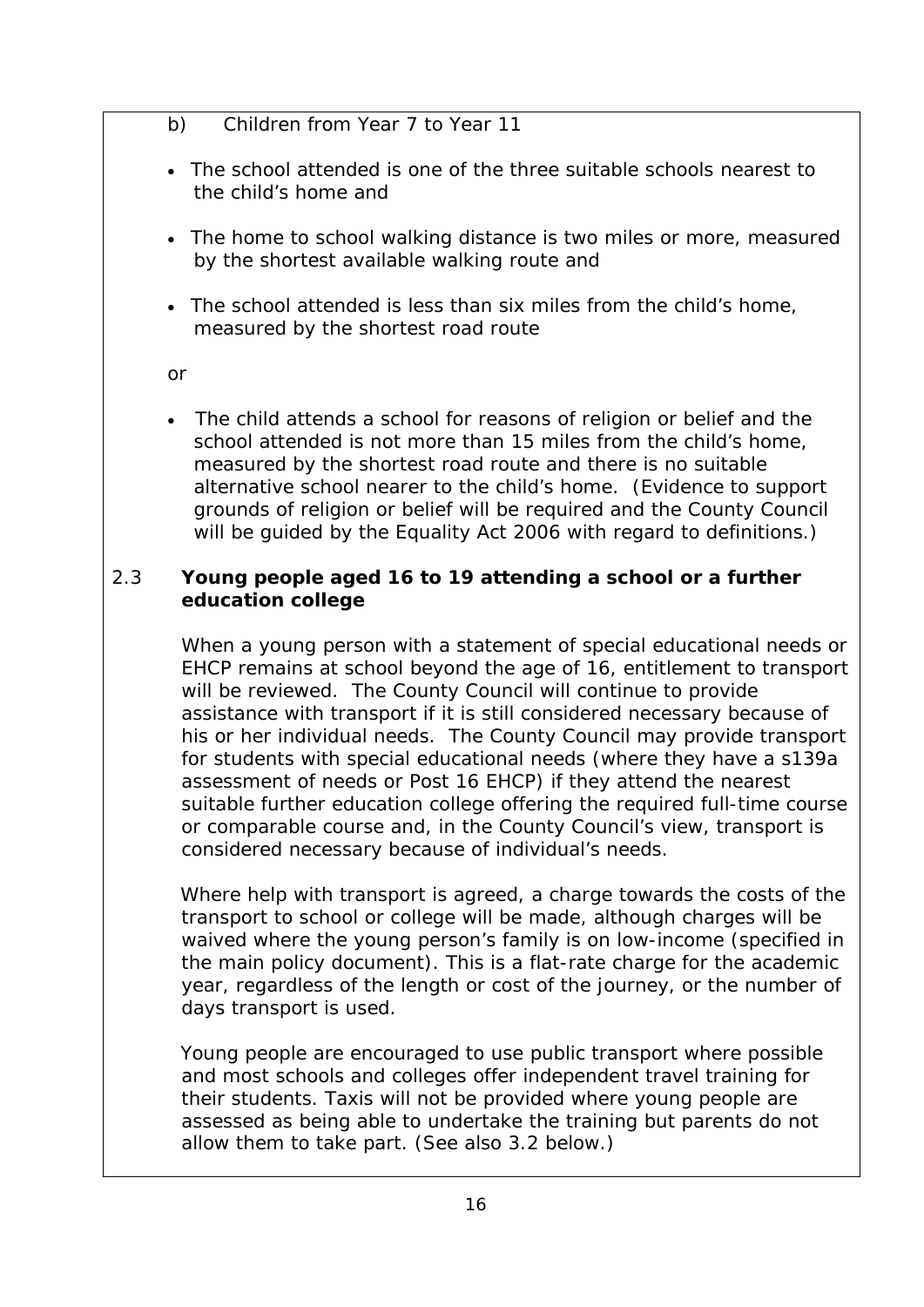# **2.4 Children and young people attending boarding school**

Where it is agreed that children attend school on a weekly boarding basis, transport will be provided either side of the weekend as well as the beginning and end of half-terms. It will not normally be provided during the week if a child is unable to return to school at the beginning of the week.

Children who are termly boarders will be given help with transport home for one weekend during each half term, as well as the beginning and end of each half term.

# **2.5 Pupils with more than one residence**

Where pupils have more than one residence, such as when parents are separated and care jointly for their children, transport will be provided from just one address. Normally, this will be the one registered with the school as the home address, at which the child would spend most of the time during school days.

Assistance with transport will not be given to or from an alternative address for reasons such as childcare.

# **3 How West Sussex County Council may help a child with home to school transport**

3.1 Individual travel arrangements for children will be managed, where appropriate, through Transport Care Plans. These plans are drawn up by the Transport Group in consultation with the school and the parents.

# 3.2 **Using public transport services**

Many children and young people in West Sussex travel to school on public transport services. Wherever possible, children with special educational needs, particularly those of secondary school age, will also be encouraged to travel on public transport. This independence will help develop life and social skills.

 The Disabled Person's Bus Pass is available to many children and young people who have special educational needs. This offers free bus travel at any time as long as the journey starts or finishes in West Sussex.

# 3.3 **Transport arranged by West Sussex County Council**

If the County Council agrees to transport a child to school, it will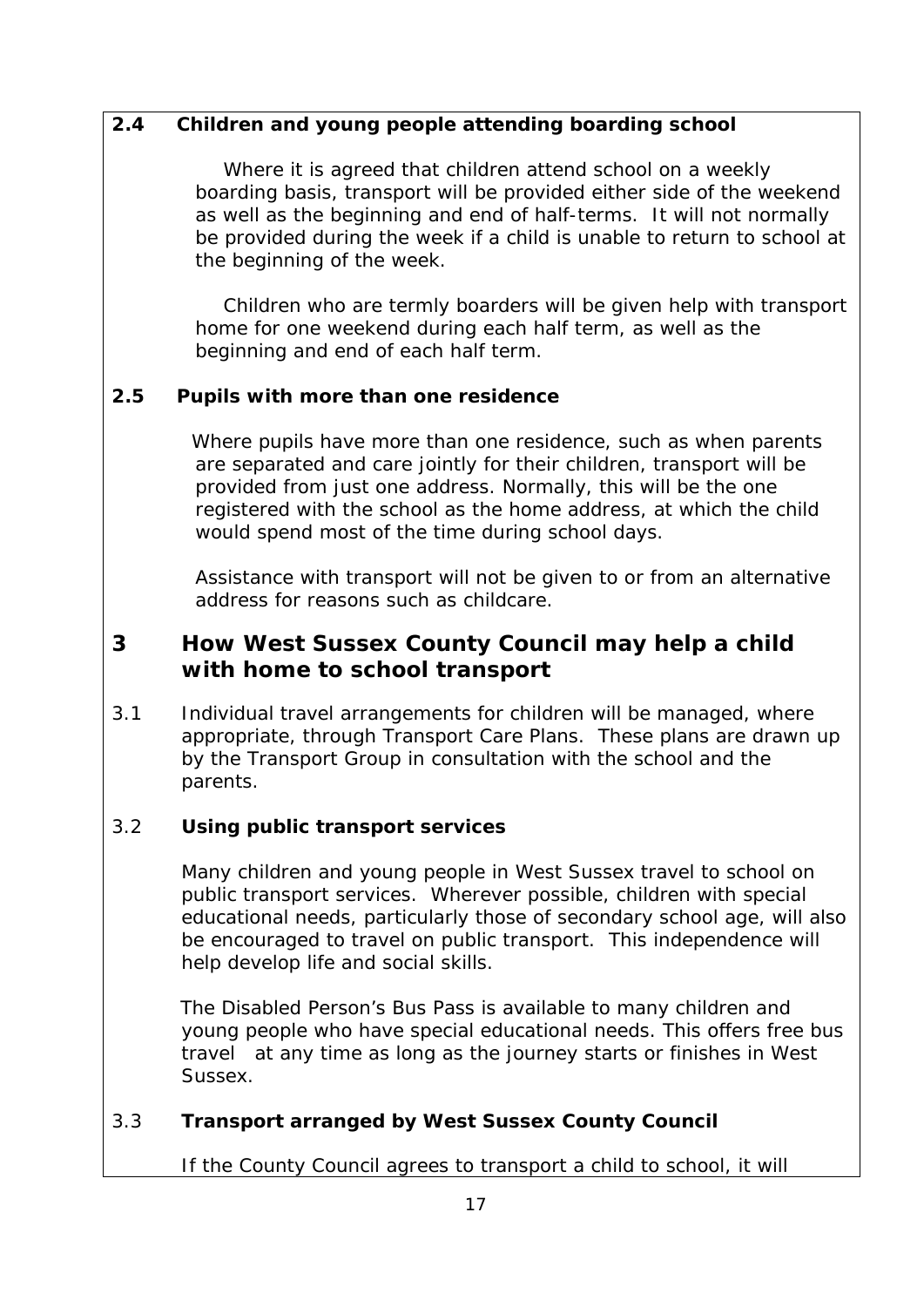arrange transport in the most cost-effective way bearing in mind the needs of the child. This may be by coach, minibus, taxi or voluntary driver or by issuing a rail or bus season ticket, as appropriate (or you may be asked to apply for the Disabled Person's Bus Pass).

Once the Group has been informed that a child requires transport, it generally takes five working days to make the necessary arrangements. If the child requires specialist transport or there is no existing suitable transport available, it may take seven working days or more to arrange.

Parents and school will be notified of the time and place that the child will be picked up in the morning and set down in the afternoon and the operator's telephone number before the transport commences. It is expected that, usually, a parent and child will walk a reasonable distance (up to one mile) to the nearest collection/set down point.

If the school has a place available for a child before transport can be arranged, parents may be asked to transport their child to and from school on a temporary basis.

# 3.4 **Assisting parents to transport their child by car**

If it has been agreed that a child is unable to walk to school and there is no public transport or special transport arranged by the County Council in the area, the Council may agree to reimburse parents fuel costs if they wish to transport their child to school. This agreement is subject to review, through consultation, should circumstances or the provision of transport to the school change. Reimbursement is based on the appropriate rate based on the fuel element of the casual user allowance payable to officers of the council.

 Parents who transport their child to and from school are advised to make contingency arrangements (e.g. arrange for a friend or relative to transport their child to school) should their transport suddenly become unavailable. West Sussex County Council is unable to provide alternative transport on a temporary basis.

# 3.5 **Transport between Short Breaks (respite) and school**

Transport is provided primarily for journeys between home and school. Where regular Short Breaks are arranged by a local authority social worker, the Transport Group will arrange transport to take a child to the respite care address and pick him or her up the following morning. Transport will be arranged as required and will be subject to funding having been authorised through the Child Disability Team.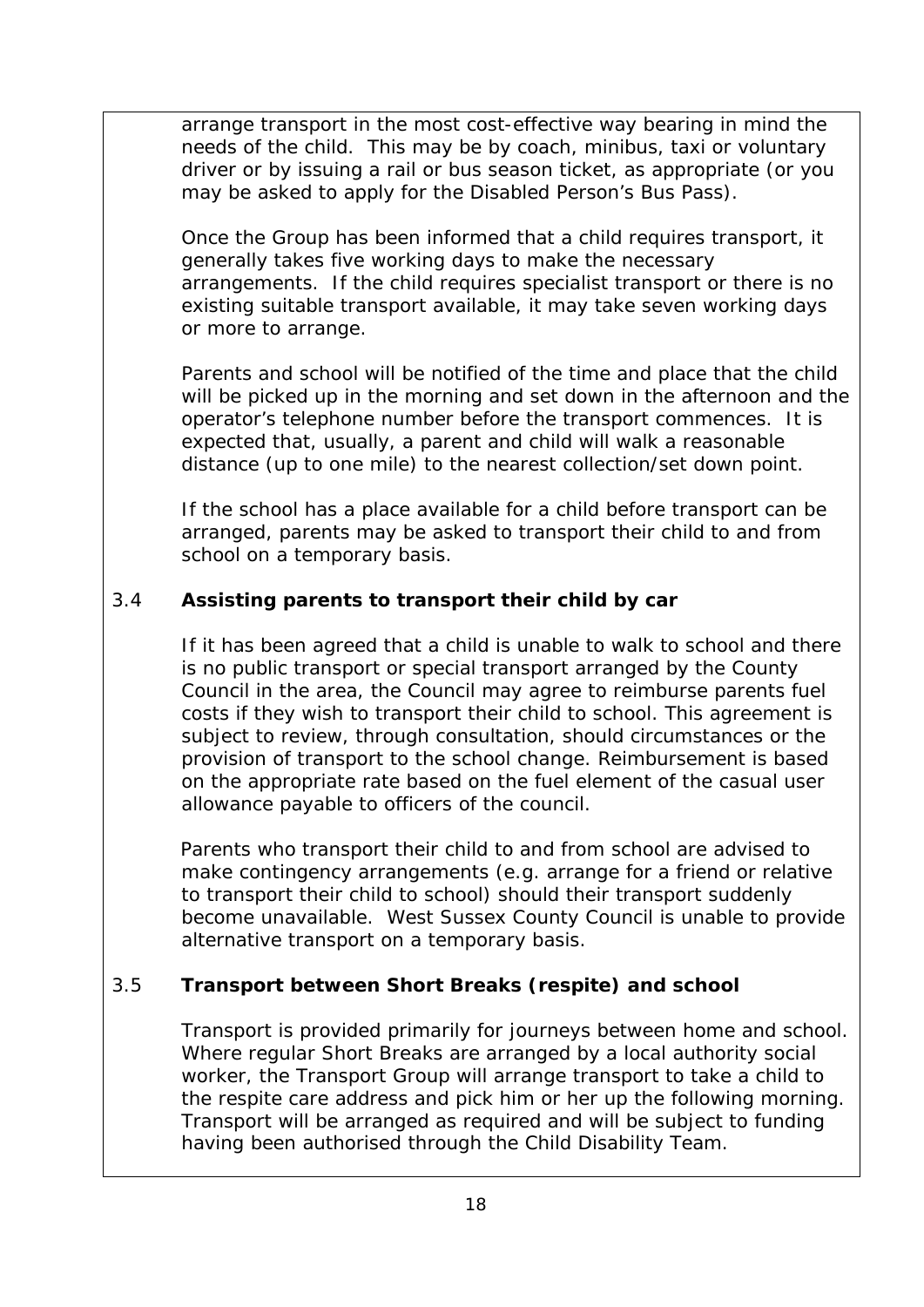## 3.6 **Journeys for which West Sussex County Council is unable to provide assistance**

The County Council does not provide transport or assistance for journeys such as:

- those which are part of the school curriculum;
- medical or dental appointments;
- in the event of sickness where a child has to be collected from school;
- work experience;
- for parents to attend meetings at school.
- 3.7 All school transport arrangements are reviewed, periodically, to ensure the County Council is achieving best value for its services. This may mean changes in children's travel arrangements from time to time, following consultation with parents and schools.

# **4 Appeals and reviews**

# **4.1 Appeals**

If parents are not happy with a decision about the transport entitlement for their child, they should discuss the case first with their SEN Assessment Team Planning Co-ordinator. Usually, any issues or concerns can be resolved at this informal stage.

On the rare occasion that the concern cannot be resolved, parents may ask for their case to be considered again by writing to the Principal Adviser (SEN and Inclusion).

If still not satisfied, an appeal (Stage One) may be made to the Director of Education and Skills. Every effort will be made to resolve issues and concerns, but in some cases it may be necessary to refer the matter to a panel of elected members (Stage Two).

# 4.2 **Review of Special Educational Needs Transport**

It is recognised that transport needs may vary as a child or young person develops. A review of entitlement and the child's or young person's Transport Care Plan will be conducted at the time of the annual review of their statement of special educational needs or Education, Health and Care Plan. A review of eligibility may mean that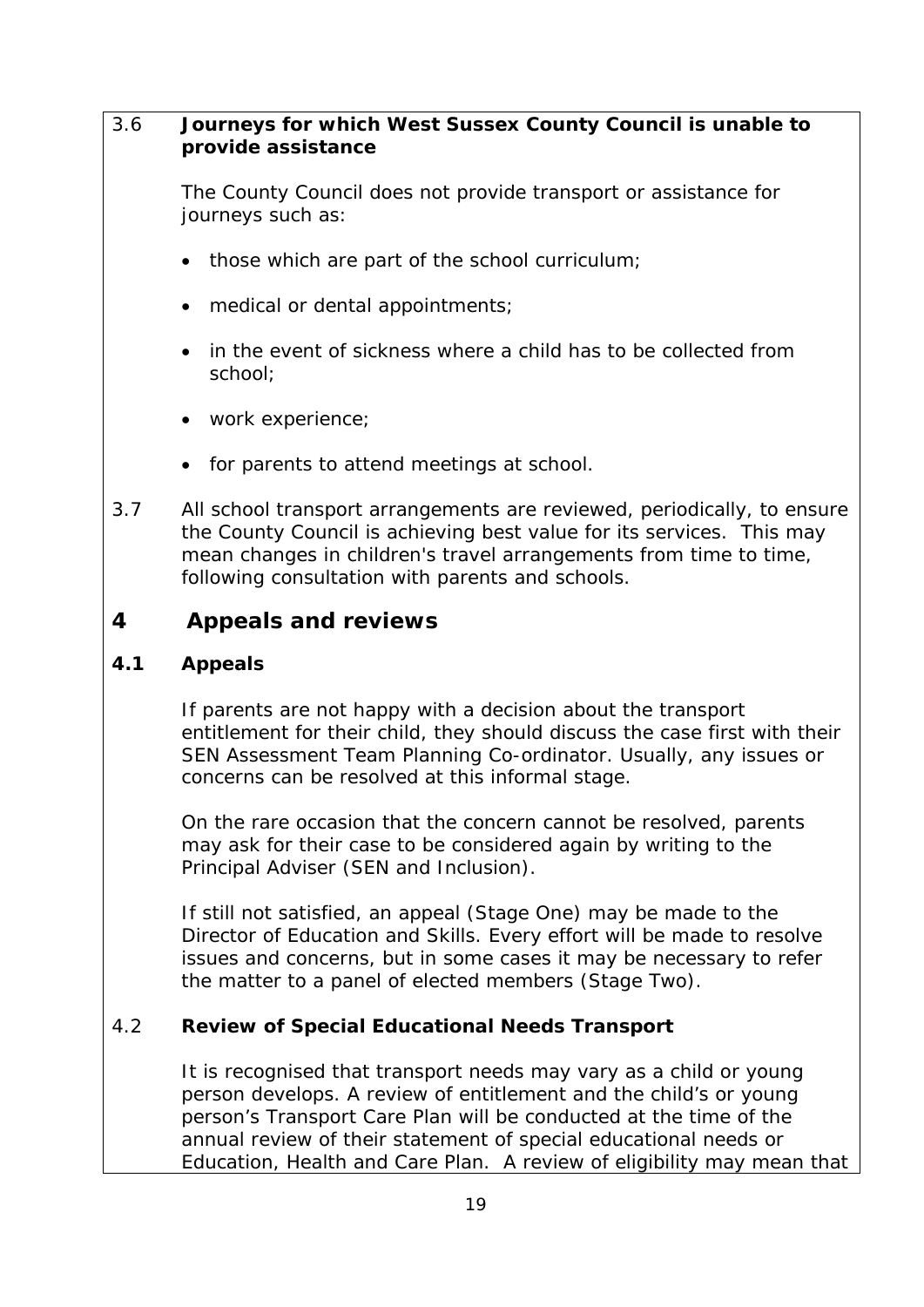transport is no longer provided. Reviews may also be carried out at other times. Parents will be consulted before any final decisions or changes are made.

 The Council may have to make changes to transport arrangements and we will give parents as much notice as possible by telephone, email or letter. Occasionally, changes have to be made at short notice, e.g. an operator decides to cancel a contract, an escort leaves or a new admission to the school needs transport. If this happens, we will contact you as soon as we can, usually by telephone.

# **5 Safety**

# 5.1 **Parental Concerns**

Parents may feel worried about their child travelling to and from school on transport provided by West Sussex County Council, particularly if their child has not travelled without them before. It may help to reassure parents that whatever form of transport assistance is provided, their child's safety and welfare are always the County Council's first priority. In particular, the County Council will seek to ensure that:

- vehicles are carefully checked and maintained;
- drivers and escorts have undergone checks through the Disclosure and Barring Service;
- drivers and escorts carry identity cards;
- drivers, escorts and operators are aware of their duties, particularly in emergency situations;
- wherever possible regular drivers are used;
- escorts are trained and are familiar with safety and emergency equipment;
- parents are informed of changes in pick-up and set-down times;
- concerns about medication are addressed through implementation of the Transport Care Plan.

# 5.2 **Special seats, harnesses and equipment**

Where a child or young person needs to travel in a wheelchair, it must be suitable, both for their needs and for transport. Headrests must be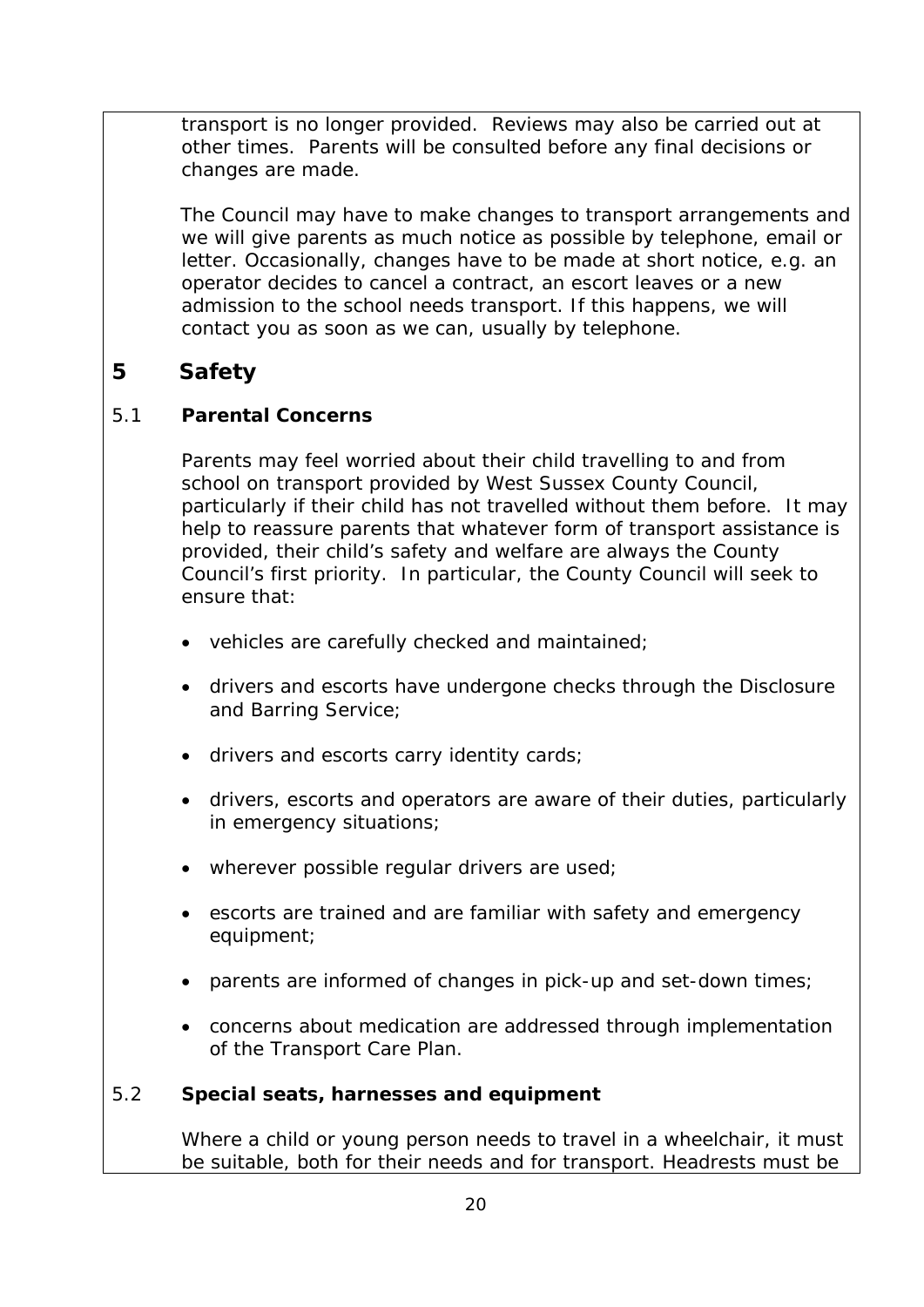provided with the wheelchair if advised necessary. Please note that the County Council will not pay for the provision of such headrests.

 If medical advice indicates that a child requires a special seat or harness in the vehicle, it will be provided or arranged by the County Council, although parents will be expected to make available any specialised equipment that has been provided by West Sussex County Council or the Health Services.

 If a child's or young person's needs change, e.g. so that a seat or harness (or different seat or harness) is subsequently required, or they have a new wheelchair, parents should contact the Transport Group to let them know in case alternative transport arrangements are needed.

# 5.3 **Escorts**

An escort will be provided if West Sussex County Council considers that there would be a risk to the health or safety of the child or others in the vehicle if s/he travelled without additional adult supervision. Escorts are usually provided to supervise a group of children and in rare cases, an individual.

 At home pick-up points it is the responsibility of parents to lift children in and out of vehicles, where necessary. However, escorts will always give reasonable assistance where possible.

# 5.4 **Behaviour on the Vehicle**

For reasons of health and safety, seat belts must be worn where fitted. In addition, children and young people must not:

- smoke on school transport;
- drop litter inside the vehicle;
- eat or drink on the vehicle, unless directly supervised by the escort/driver and only when the vehicle is stationary;
- stand up or move around in the vehicle whilst it is moving.

All personal equipment, e.g. musical instruments, laptop computers, mobile phones etc., should be secured in a suitable school bag.

 If a child or young person causes damage to a vehicle, the operator may require parents to reimburse them for any repairs.

If a child misbehaves persistently on a school vehicle, West Sussex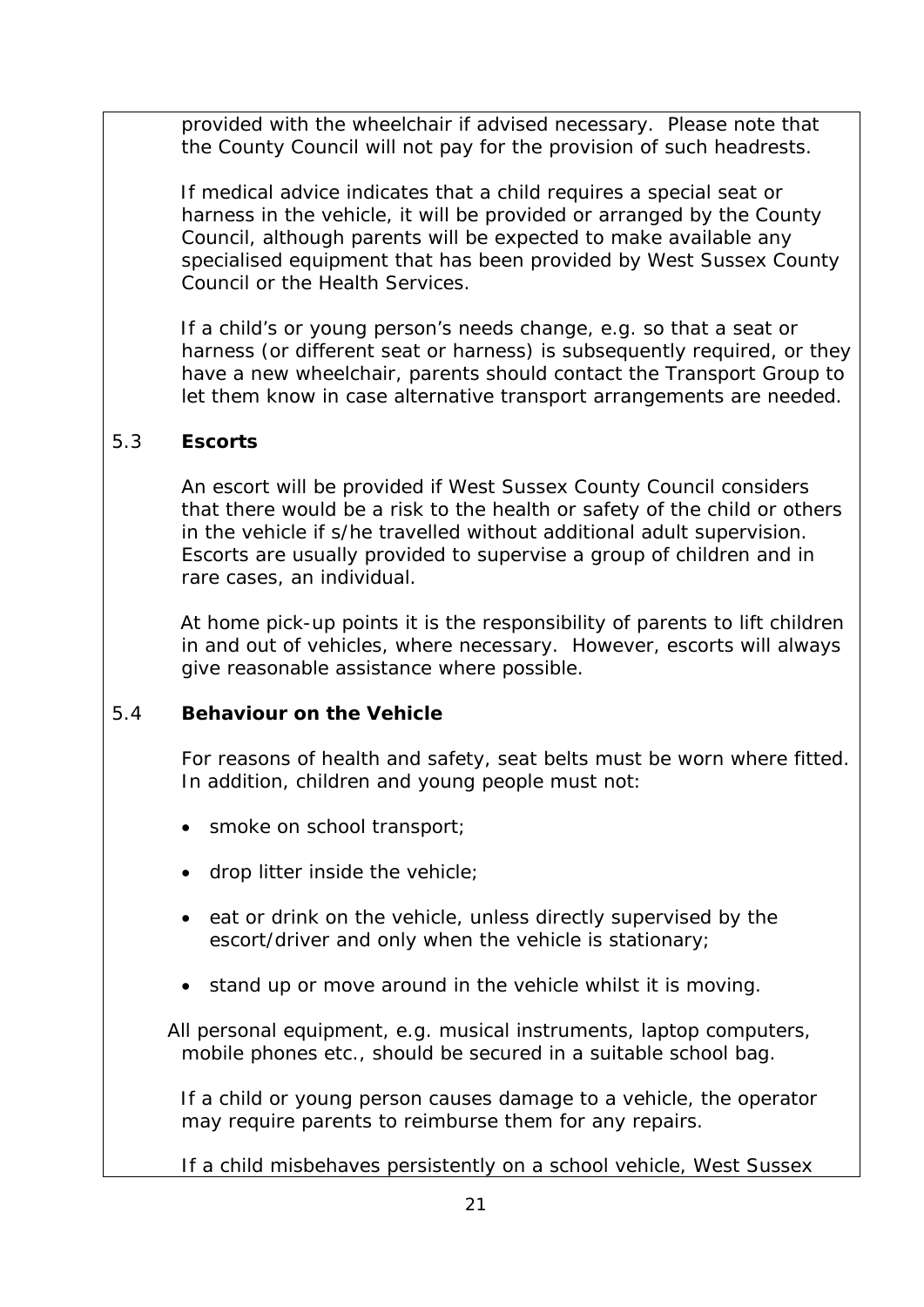County Council reserves the right to take appropriate action to protect other users of the service. This may involve, among other steps, asking the school to take disciplinary action against the child.

# **6 Vehicle breakdowns**

6.1 If the vehicle breaks down, the driver will call for assistance. Children will normally wait in the vehicle, with the driver and/or escort, until a replacement vehicle arrives.

# **7 Parental Support**

- 7.1 We welcome the support of parents in ensuring the smooth running of their child's transport arrangements by:
	- letting us know if there are any changes to your child's needs which could affect transport, e.g. a recent medical diagnosis, a different type of wheelchair or car seat, or a change to your child's behaviour;
	- making sure that their child is ready for the vehicle at home or at the pick-up point five minutes before the pick-up time. The transport will wait no more than five minutes after the scheduled pick-up time;
	- always being at the set-down point to meet their child at the end of the day (unless they travel independently);

# **(If a responsible adult is not at home or at the pick-up point to meet their child, he or she will not be left but taken to a place of safety from which parents must collect the child.)**

- advising the escort and/or the driver in respect of any help they may require in lifting their child in and out of the vehicle;
- telephoning the transport operator and/or escort as soon as possible if their child is sick or unable to attend school for any reason;
- advising the escort and/or the driver if there may be a particular difficulty with their child on a specific day;
- ensuring that their child understands the standard of behaviour that is expected of him/her, whilst travelling to and from school;
- completing any questionnaires requested by the County Council.
- 7.2 **Feedback**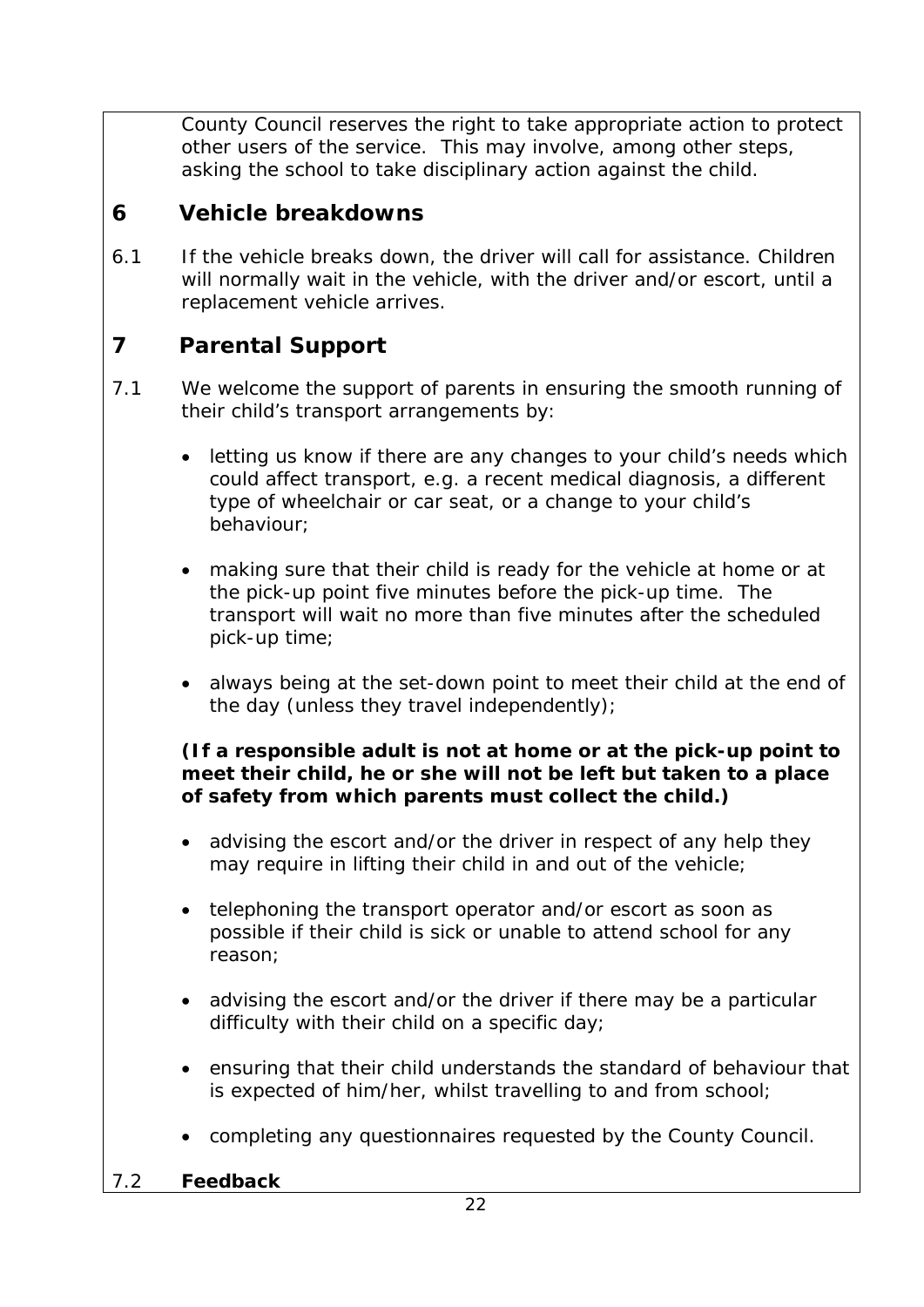We welcome feedback from parents about any concerns or suggestions for improving the transport arrangements for their child. Parents may discuss them in the first instance with the school, should they wish, or with the Transport Group.

# **8 Useful contacts**

Transport Group County Hall West Street Chichester West Sussex PO19 1RG

SEN Assessment Team County Hall West Street Chichester West Sussex PO19 1RF

Telephone: 01243 753530 Fax: 01243 777946

Telephone: 01243 752132

Director of Education and Skills County Hall West Street Chichester West Sussex PO19 1RF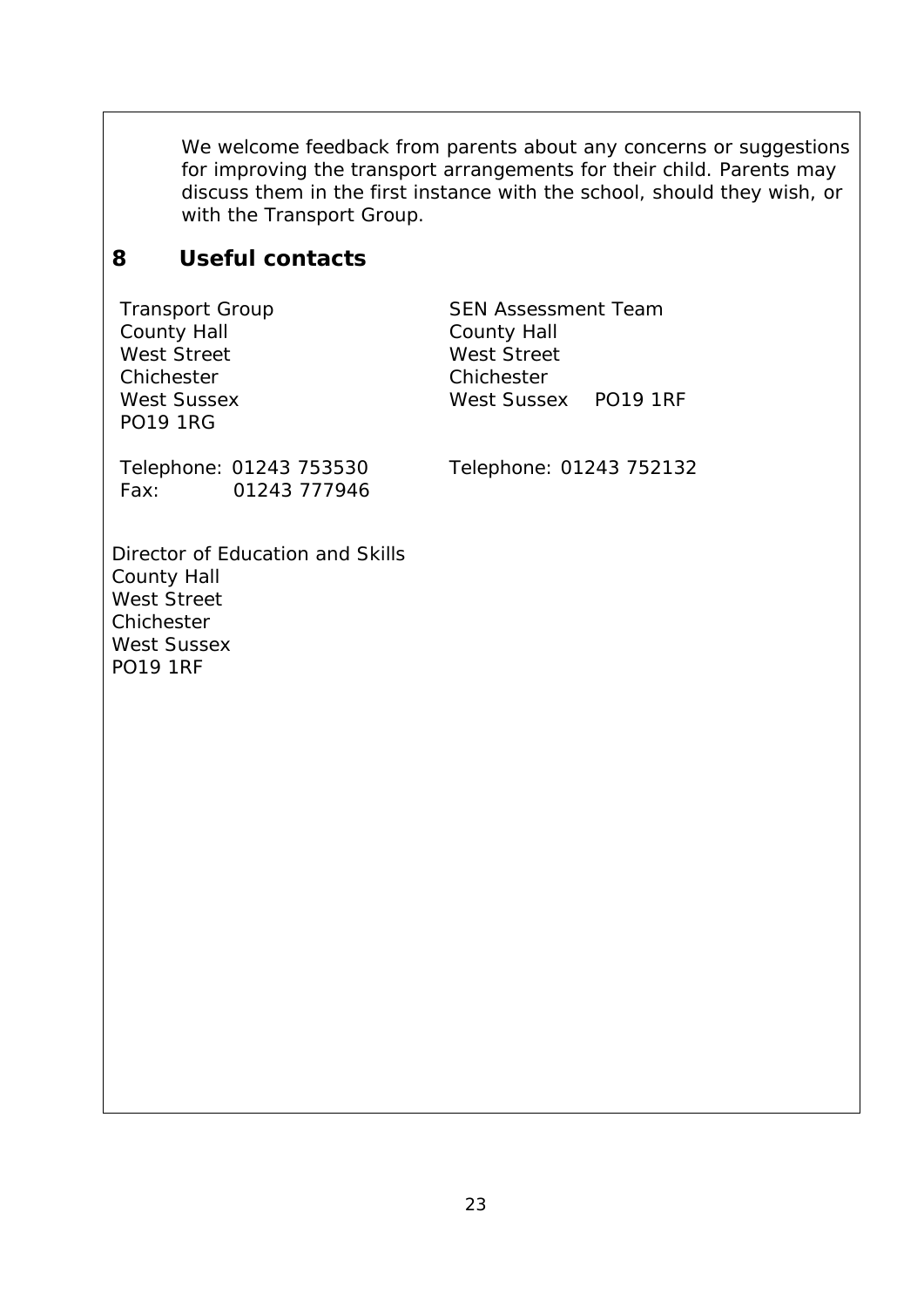# **West Sussex County Council — Post 16 Transport Policy Assistance with Travel/Transport Costs — 2016/2017**

You may wish to apply for help through your establishment's 16-19 Bursary Fund if you **do not** meet the eligibility criteria below, for example, because you do not have special educational needs.

More details about this are available from your school or college.

If you are a student of sixth form age<sup>1</sup> with **special educational needs**, who will be attending a course appropriate to your needs in September 2016, the County Council might offer help with transport to school, sixth form college or college of further education. Normally, you will have a statement of special educational needs, a Moving On Plan or a Post 16 Education, Health and Care Plan in order to be entitled to help.

# **Eligibility**

Students with **special educational needs** will be provided with free transport in the following circumstances:

- **1.** Where the proposed further education course, or comparable course, or a course appropriate to the level of needs<sup>2</sup>, is at the nearest maintained school/college to the student's home address **and**
- **2.** the course is full-time<sup>3</sup> and
- **3.** the shortest available walking route<sup>4</sup> from home to school/college is three miles or more, or the transport needs are specifically detailed in the learning disability statement or a Post 16 Education, Health and Care Plan **and**
- **4.** the student has lived in the United Kingdom, for reasons other than education, throughout the three years ending 31st August 2016 and has settled status in the United Kingdom **and**
- **5.** the parent(s)  $5$  is in receipt of one or more of the following<sup>6</sup> (evidence of benefits received must be sent with the application):
	- Income Support
	- Job Seeker's Allowance (Income Based)
	- Employment and Support Allowance (Income Related)
	- Child Tax Credit but not also Working Tax Credit, with an annual Inland Revenue assessed income below £16,190
	- Maximum level of Working Tax Credit (no reduction due to level of income)
	- Guarantee element of State Pension Credit
	- Universal Credit.

24 **Where a student meets 1 to 4 of the above criteria but not 5, parents will be charged £415**<sup>7</sup> **per year towards the cost of the transport.**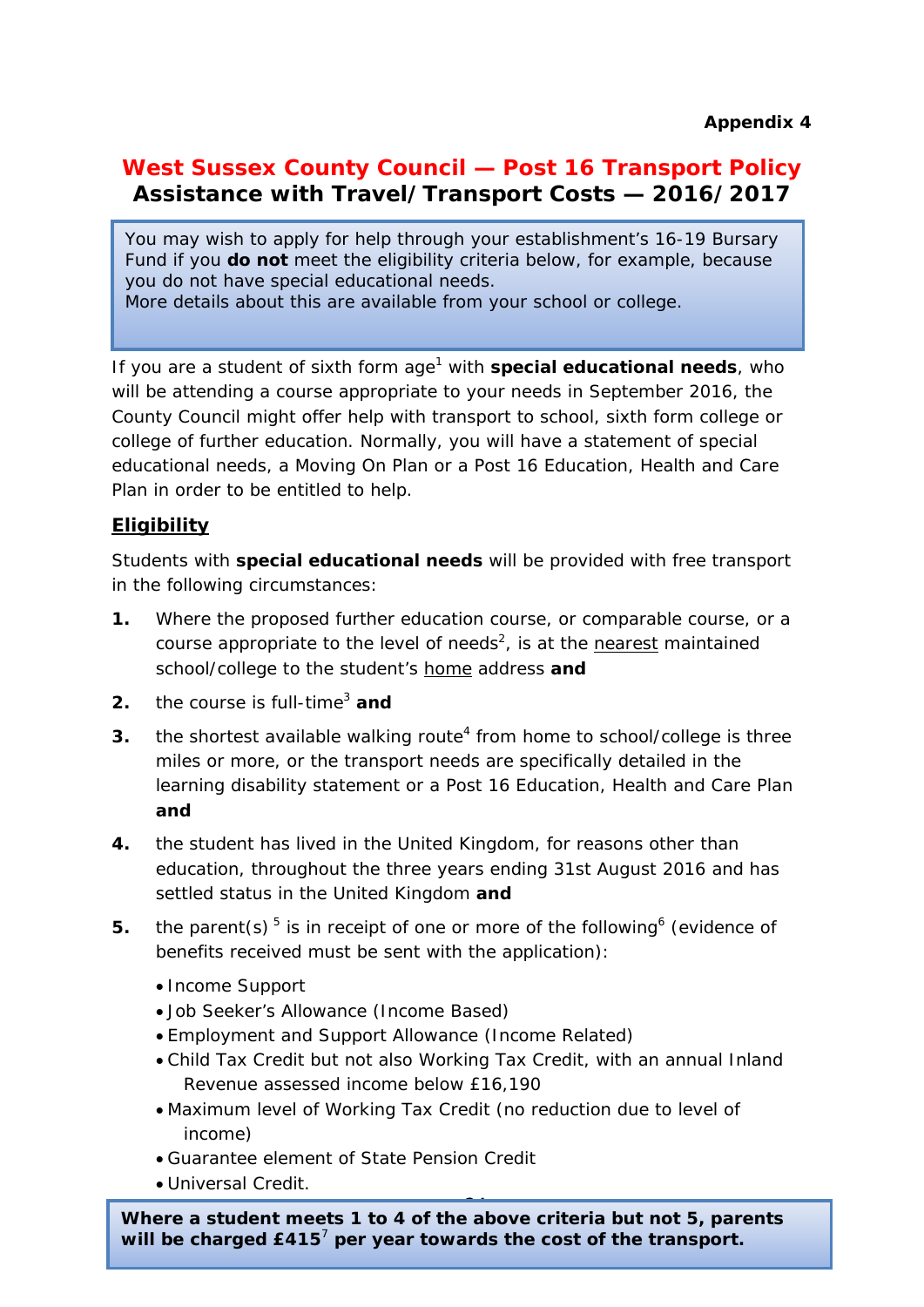**Notes** 

**<sup>1</sup>**A person receiving education or training at an establishment, is of sixth form age if s/he is over compulsory school age but:

a) is under the age of 19 or

b) has begun a particular course of education at the establishment before reaching the age of 19 and continues to attend that course.

**<sup>2</sup>**For a student with special educational needs, this would be a course appropriate to the needs of the young person.

**<sup>3</sup>**A course is regarded as full time when it consists of at least 540 planned hours per year. This might include non-qualification hours such as work experience which the provider has planned, organised and supervised.

**<sup>4</sup>**The shortest walking route is measured using any available footpaths, bridleways, tracks and roads.

**<sup>5</sup>**Eligibility will be based on parental income unless the student lives independently.

**<sup>6</sup>**The criteria for eligibility may be changed following the government's review of the benefit system.

<sup>7</sup>Subject to review.

# **Is transport provided?**

The County Council expects students to travel by public transport where it is available. We understand that some students are not able to use public transport and some may need independent travel training to enable them to start using buses or trains. In some cases, parents will be able to give training and in others, schools and colleges will provide it. A **taxi will not be provided** where a young person is assessed as being able to undertake independent travel training and the parent refuses permission for the young person to take part.

You may be eligible for a Disabled Person's Bus Pass, which gives you free travel on bus services. If so, the County Council will expect you to apply for the pass and to use it to get to and from school or college if you are able and if there is an available bus service.

Where help with travel is agreed, it will be by one or more of the following, as appropriate:

- a) provision or reimbursement of the cost of a rail or bus season ticket (unless eligible for a Disabled Person's Bus Pass);
- b) a free place on a contract or school bus;
- c) a mileage allowance, where travel by car is agreed;
- d) by taxi, **in exceptional cases only**, usually for students with severe disabilities;
- e) a contribution towards the cost of travel.

If you are eligible, it is normally possible for the Local Authority to order a season ticket on your behalf, but in some cases you may be required to purchase a ticket for which you will reimbursed.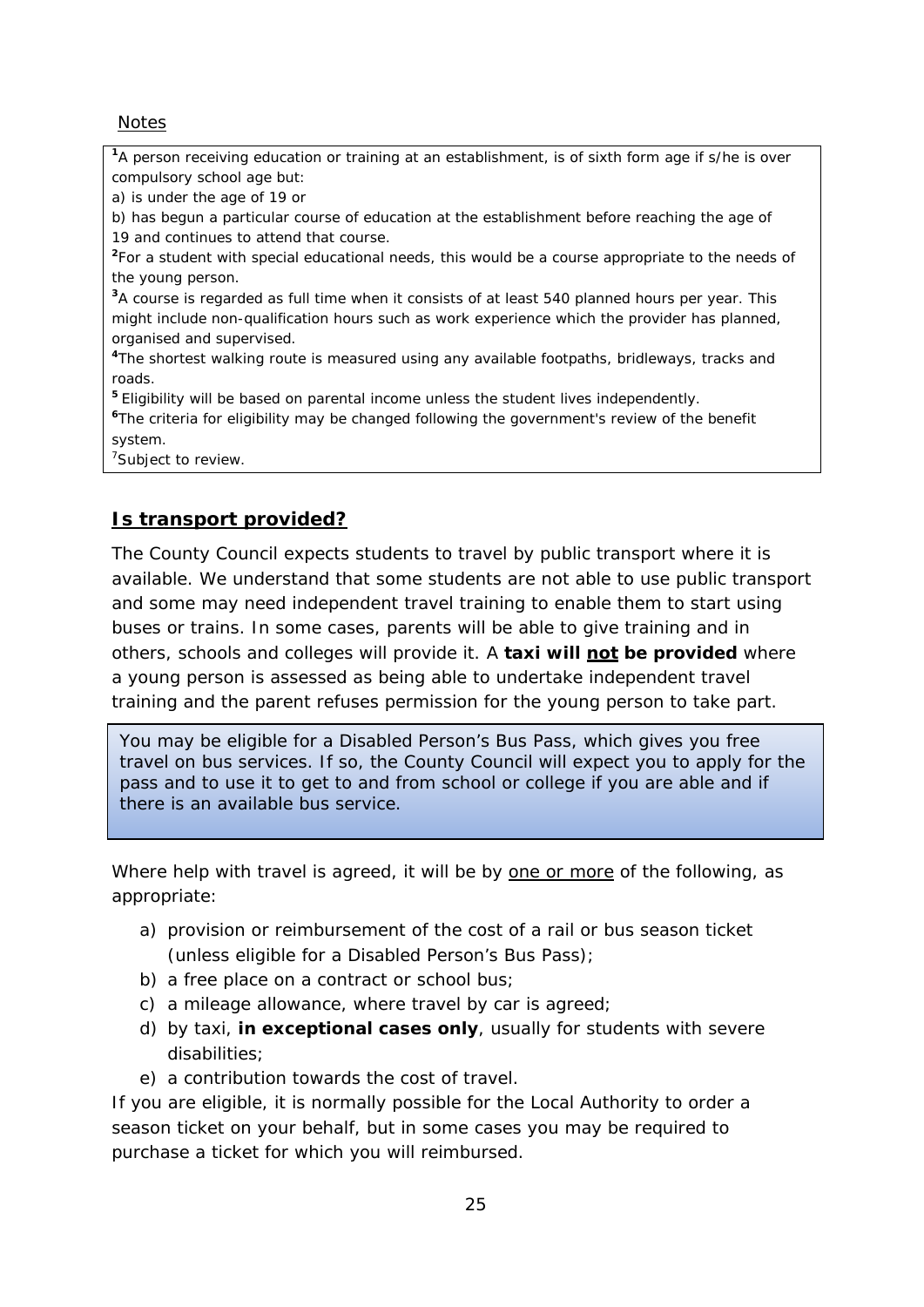If you are likely to be travelling by **Stagecoach Bus** (with a season ticket ordered by the County Council) or a **school contract bus**, please send a **passport style photograph** with your application in the enclosed envelope.

# **Raising of the participation age**

From Summer 2013, changes were made which raised the age to which young people must continue their education or training. They will have to continue their education or training until at least their 18th birthday.

However, this does not mean that young people must stay at school or college or that a student is entitled to free transport beyond Year 11. They will be able to choose from:

- full-time education (e.g. at a school or college)
- an apprenticeship or traineeship
- part-time education or training combined with one of the following:
	- employment or self-employment for 20 hours or more a week
	- volunteering for 20 hours or more a week.

Help with transport is **not** offered to young people in part-time training or education, or to those on apprenticeships, including Programme Led Apprenticeships.

# **General information**

- Travel assistance is not normally provided for retakes or repeat periods of study.
- If your family income seems too high for you to qualify for free transport at the beginning of the year but your family circumstances change, i.e. because of redundancy, illness or divorce, please write to the address at the end of these notes with full details of the situation. Further consideration will then be given to your case.
- You may have already started travelling to school or college. If you wish to be reimbursed for the costs incurred, you must keep safe any receipts for tickets already bought. Reimbursement will normally be backdated only to the beginning of the term in which the application was received. Travel expenses are reimbursed on the basis of the most economical rate, which may not cover your costs fully.
- If you are not entitled to support or you arrange your own transport, you will wish to travel by the most economical route, using all available discounts and season tickets. Some of the most commonly used are shown below:
	- ♦½ off fares on buses using the 3-in-1 concessionary fare card (this scheme is subject to review in 2016);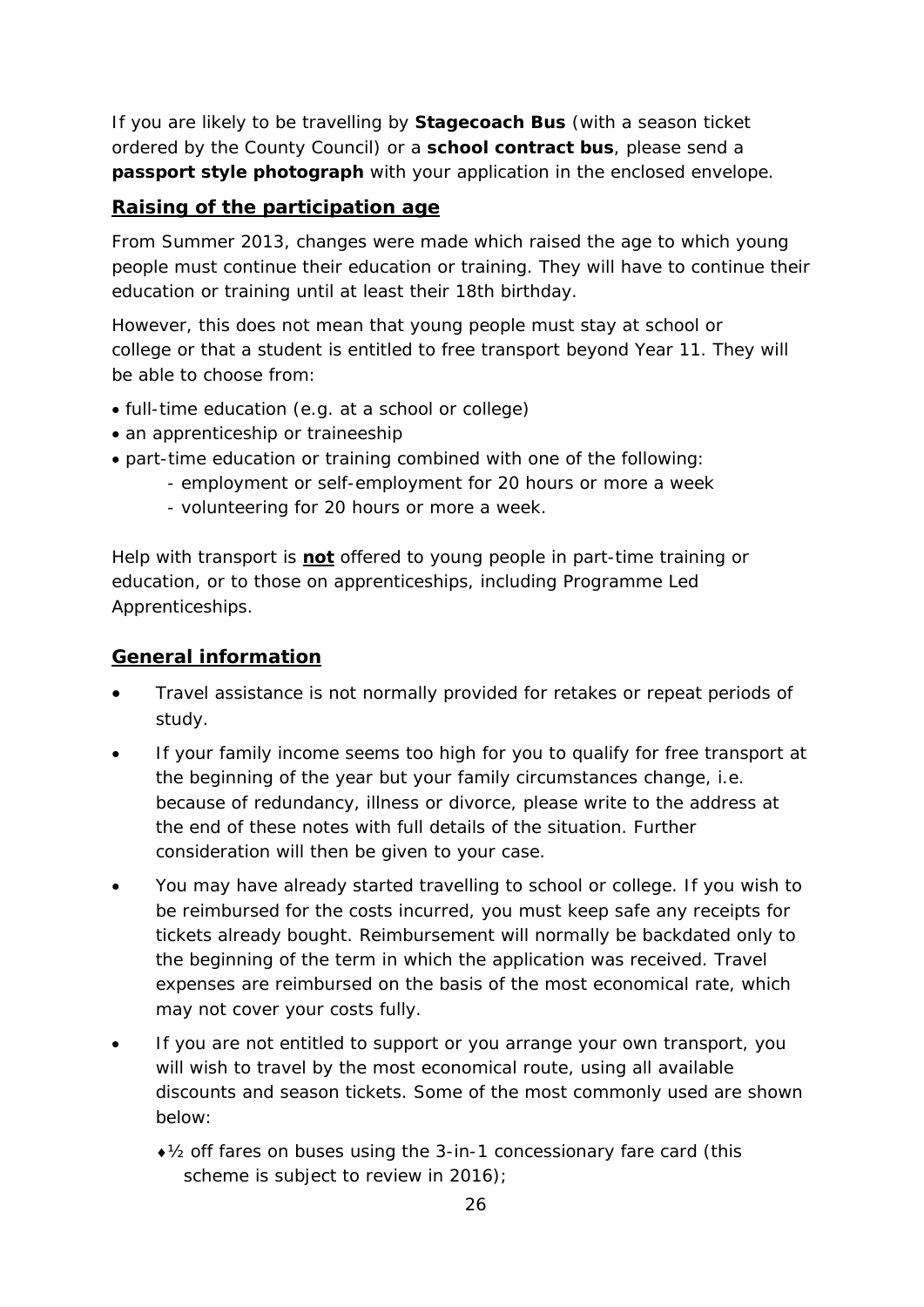- ♦Sussex Student Card discount on rail season tickets for West Sussex students;
- ♦"Unizone" rail tickets for use on the South Coast line;
- ♦Megarider Gold tickets or Student Card season tickets from bus operators;
- ♦Concessionary seats available on contract bus routes.

# **Applying for help**

If you think you are eligible for help with transport from the County Council, please complete and return the form **[PS1](http://www.westsussex.gov.uk/learning/ages_16_and_adults/travel_guidance_for_post-16_st/assistance_with_travel_and_tra.aspx)** which is available from schools and colleges in West Sussex, or is downloadable from the school transport website. Guidance notes are also available. If you need help in completing the form, the **[SEND Information, Advice and Support Service](http://www.westsussex.gov.uk/learning/special_educational_needs/parent_partnership_service_-_s/contact_us.aspx)** may be able to help you (helpline number 0845 075 1008).

A fresh application must be made each school/college year.

If you are eligible for support you will be sent a letter explaining how your support will be provided and whether you or your parents will be charged. The charge will be made if you do not meet the financial criteria (in the red box above). If this applies to you, please complete the payment form indicating how you would prefer to pay (monthly, two termly instalments or in full) and the direct debit form if applicable.

Please note: the charge is a contribution towards the costs. It is not reduced because a student travels only three days each week, or starts a course late, for example.

## **If you are not happy with the decision about your entitlement to help with transport...**

Complaints should be addressed in the first instance to the Pupil and Student Support Office. If still not satisfied, an appeal (Stage One) may be made to the Director of Education and Skills, County Hall, Chichester, West Sussex PO19 1RF. Every effort will be made to resolve complaints but in some cases it may be necessary to refer the matter to a panel of elected members (Stage Two).

## **Contact details:**

## **Pupil and Student Support 0330 222 55 55 [Post16transport@westsussex.gov.uk](mailto:Post16transport@westsussex.gov.uk) [www.westsussex.gov.uk](http://www.westsussex.gov.uk/)**

April 2016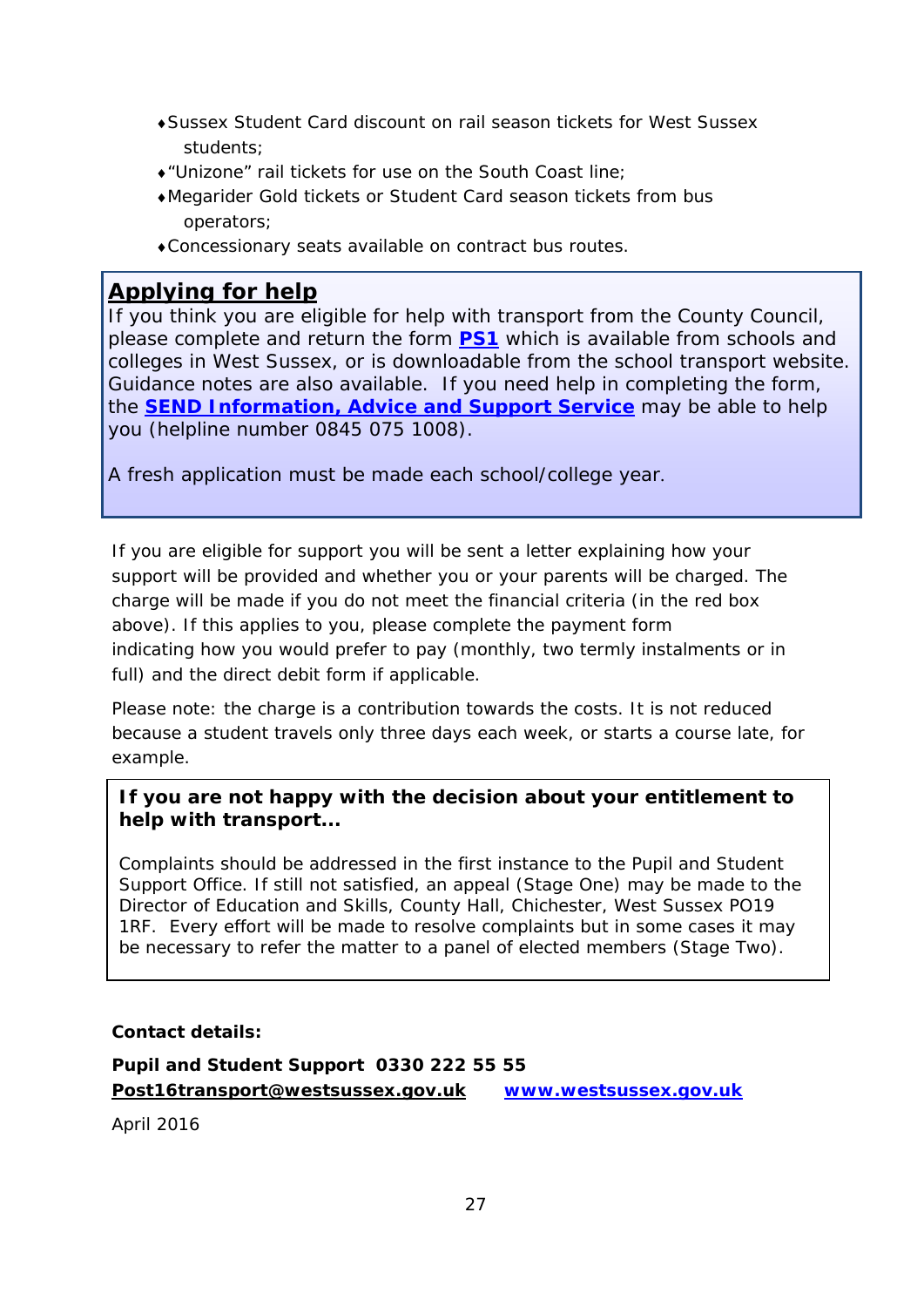## **Appendix 5**

## **Alternative Provision Transport Policy**

1. This policy is appended to the main home to school transport policy and applies to the categories of children and young people listed in the table below:

| Category                      | Approver     | Provider       | <b>Status</b>                               |
|-------------------------------|--------------|----------------|---------------------------------------------|
| Permanently<br>excluded (PEx) | SENAT or ALT | WSAPC or other | Full-time<br>Short - medium<br>term         |
| Directed off-site<br>(DOS)    | SENAT or ALT | WSAPC or other | Full or part-time<br>Short - medium<br>term |
| Medical/vulnerable            | SENAT or ALT | WSAPC or other | Full or part-time<br>Short - medium<br>term |

SENAT – Special Educational Needs Assessment Team ALT – Alternative Learning Team WSAPC – West Sussex Alternative Provision College

Permanently excluded pupils are those for whom no place is available, or who cannot be placed at a maintained school or academy.

Directed off-site pupils include those who have behavioural issues and are at risk of exclusion. They will be registered at a school or academy but attending an alternative establishment which might be the WSAPC, a further education college or other provision.

Medical/vulnerable pupils are as defined in the WSCC policy statement: "Education for children who cannot attend school because of health needs".

- 2. The eligibility criteria outlined in the home to school transport policy apply to pupils attending alternative provider establishments and centres.
- 3. The expectation is that pupils will use public transport unless it is not accessible or the pupil is unable to do so. The use of taxis will be an exception.
- 4. In cases where the provider decides to place a pupil at a centre which is not the nearest to the pupil's home, the provider shall be responsible for any additional transport arrangements or costs over and above those that are provided to the nearest establishment.
- 5. Schools may decide to direct off-site a pupil who is at risk of exclusion with the aim of both reintegration and avoiding the exclusion. Such cases